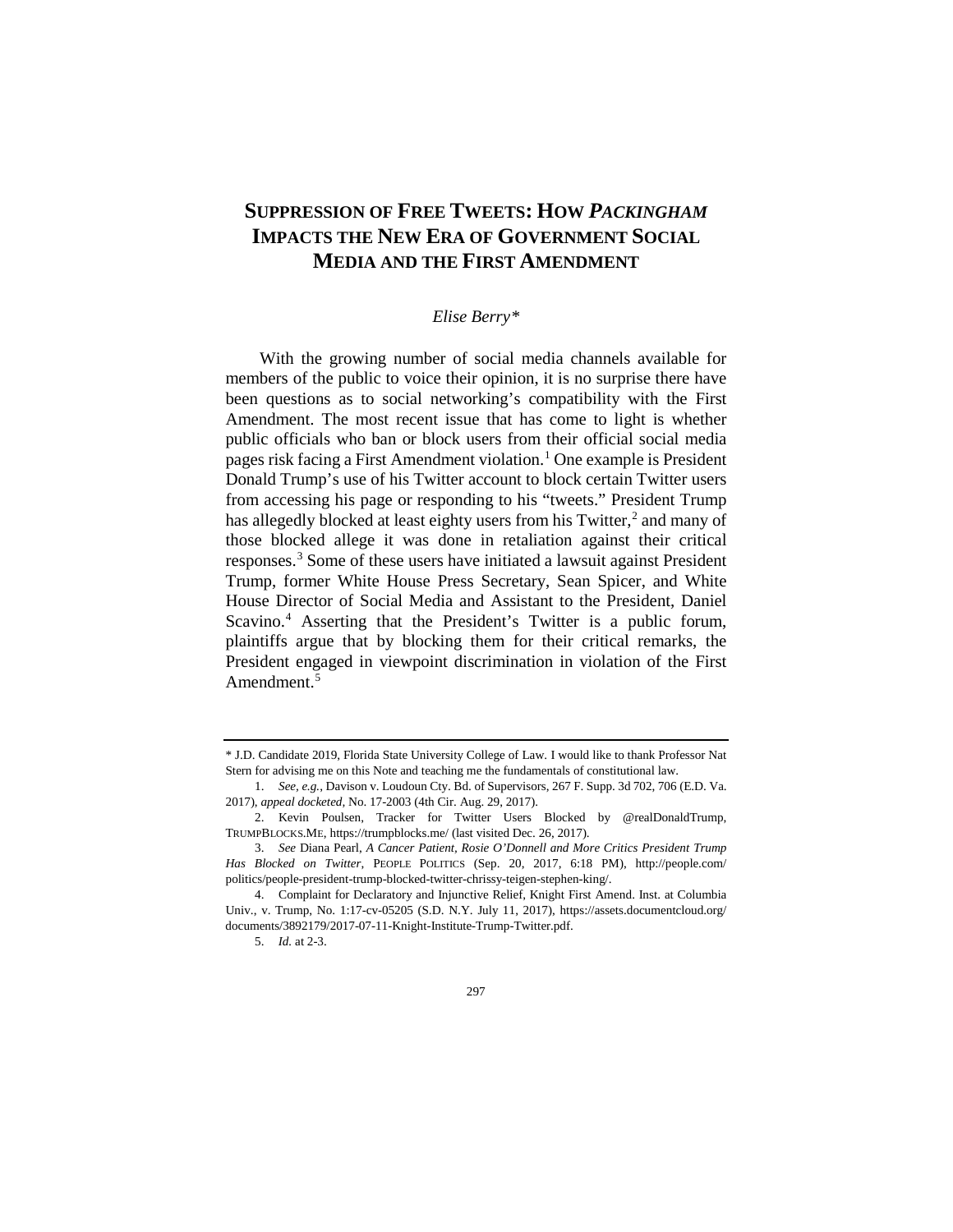<span id="page-1-9"></span>Social media's intersection with the First Amendment has become an increasingly popular topic among lower courts in recent years,<sup>6</sup> and the Supreme Court's silence on the issue had led legal researchers to theorize the scope of First Amendment protection as applied to online speech.<sup>7</sup> However, in its recent decision in *Packingham v. North Carolina*, [8](#page-1-2) the Court ruled that access to the Internet and social media is a constitutionally protected right.[9](#page-1-3) *Packingham* illustrates a vast shift in the Court's First Amendment analysis by embracing social media and the Internet as "the most important places (in a spatial sense)" to exercise First Amendment rights.<sup>[10](#page-1-4)</sup> In particular, the Court recognized that social networking sites like Facebook and Twitter play a significant role in providing users the opportunity to engage in political activism and public debate.<sup>[11](#page-1-5)</sup>

One month after the *Packingham* decision, a Virginia district court in *Davison v. Loudoun County Board of Supervisors*[12](#page-1-6) held that a county official's act of blocking a user from her county official Facebook page for criticism was unconstitutional viewpoint discrimination.<sup>[13](#page-1-7)</sup> The court cited *Packingham* for the proposition that social media opens a digital forum for the exchange of ideas, demonstrating the impact *Packingham* will continue to have on the lower courts.<sup>[14](#page-1-8)</sup>

This Note will analyze the public forum doctrine and examine *Packingham*'s impact on its application in the new era of social media, particularly one maintained by a public official. Part I is a summary of the

<span id="page-1-0"></span><sup>6.</sup> *See, e.g.*, Grutzmacher v. Howard Cty., 851 F.3d 332 (4th Cir. 2017) (public employee's racially insensitive Facebook status and "like" of a disrespectful picture was not protected speech under the First Amendment); Liverman v. City of Petersburg, 844 F.3d 400 (4th Cir. 2016) (finding police department's social networking policy restricted officers' right to speak on matters of public concern); Palmer v. Cty. of Anoka, 200 F. Supp. 3d 842, 844 (D. Minn. 2016) (finding public employee's termination for statements made on Facebook was not in violation of the First Amendment).

<span id="page-1-1"></span><sup>7.</sup> *See, e.g.*, Benjamin Jackson, *Censorship and Freedom of Expression in the Age of Facebook*, 44 N.M.L. REV. 121 (2014) (arguing that First Amendment protections should extend to social media communications); Lyrissa Lidsky, *Public Forum 2.0*, 91 B.U.L. REV. 1975 (2011) (analyzing First Amendment implications by applying the public forum doctrine to social media).

<sup>8.</sup> 137 S. Ct. 1730 (2017).

<span id="page-1-3"></span><span id="page-1-2"></span><sup>9.</sup> The Court invalidated a state statute that prohibited convicted sex offenders from accessing social media on the ground that its prohibition was overly-broad. *Id.* at 1737-38.

<sup>10.</sup> *Id.* at 1735.

<span id="page-1-5"></span><span id="page-1-4"></span><sup>11.</sup> *See id.* (noting that Twitter allows users to petition their elected representatives and engage in political debates).

<span id="page-1-6"></span><sup>12.</sup> 267 F. Supp. 3d 702, 706 (E.D. Va. 2017), *appeal docketed,* No. 17-2003 (4th Cir. Aug. 29, 2017).

<span id="page-1-8"></span><span id="page-1-7"></span><sup>13.</sup> *Id.* at 717 ("By prohibiting Plaintiff from participating in her online forum because she took offense at his claim . . . Defendant committed a cardinal sin under the First Amendment.").

<sup>14.</sup> *See id.* at 716.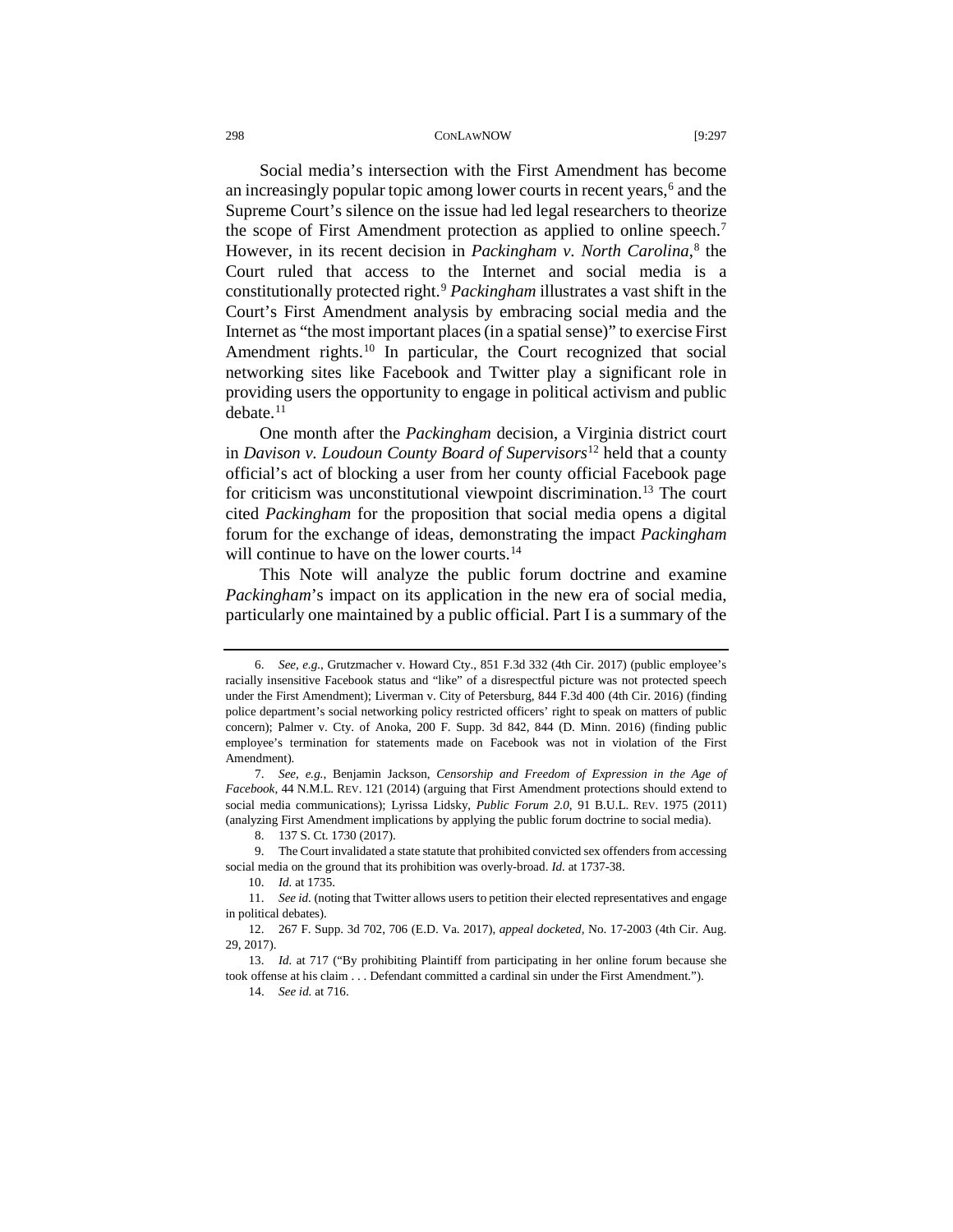public forum doctrine and its evolution through the years. Part II will explain when the government may speak with less constitutional restrictions and whether it would apply to a public official's social media. Part III will discuss the Supreme Court's protection of political speech against government censorship. Part IV will provide a summary of *Packingham v. North Carolina* and its potential impact on the public forum doctrine's application to a public official's social media. Finally, Part V will analyze whether the President, the highest-ranked public official, violates the First Amendment by excluding users from his public social media account. This Note concludes by offering a new approach for finding a public forum in a government official's social media.

# I. PUBLIC FORUM DOCTRINE

If the government opens a forum for public discussion, the First Amendment applies a stricter standard of scrutiny for excluding speech than when it opens a nonpublic forum. Regardless of its public or nonpublic status, however, the government is prohibited from restricting speech because of its viewpoint. In 1983, the Supreme Court in *Perry Education Ass'n v. Perry Local Educators' Ass'n*[15](#page-2-0) articulated a framework for the public forum doctrine, identifying three categories of fora that apply different protections under the First Amendment. While a public forum has been applied to government-owned property, the Court has made clear that a forum may occupy a "metaphysical" space, <sup>[16](#page-2-1)</sup> or even a privately-owned property leased by the government.[17](#page-2-2) Therefore, the doctrine may well apply to a public official's social media, despite the website's private ownership.<sup>[18](#page-2-3)</sup>

# *A. Traditional Public Forum*

The first category is the traditional public forum, articulated as public places "which by long tradition or by government fiat have been devoted

<sup>15.</sup> 460 U.S. 37 (1983).

<span id="page-2-1"></span><span id="page-2-0"></span><sup>16.</sup> *See* Rosenberger v. Rector & Visitors of Univ. of Va., 515 U.S. 819, 830 (1995) (finding a student newspaper to be a designated public forum).

<span id="page-2-2"></span><sup>17.</sup> *See* Se. Promotions, Ltd. v. Conrad, 420 U.S. 546, 555 (1975) (finding a privately-owned theater leased by the city to be a public forum); Denver Area Educ. Telecomms. Consortium, Inc. v. F.C.C., 518 U.S. 727, 792 (1996) (Kennedy, J., concurring in part) (public fora are not "limited to property owned by the government.").

<span id="page-2-3"></span><sup>18.</sup> Lidsky, *supra* note 7, at 1996 ("Just as the government can rent a building to use as a forum for public debate and discussion, so, too, can it 'rent' a social media page for the promotion of public discussion.").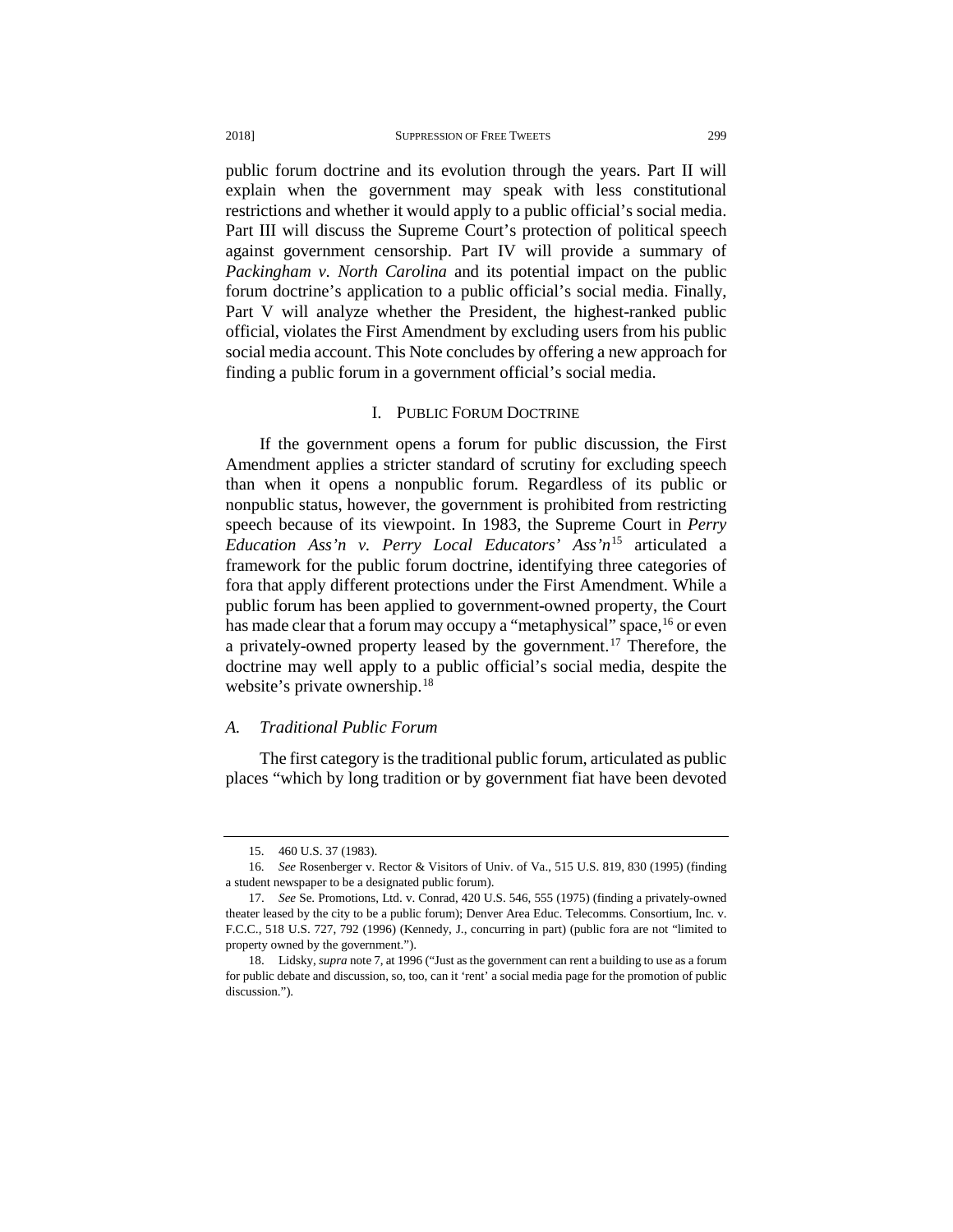to assembly and debate."[19](#page-3-0) The traditional public forum receives the greatest First Amendment protection against restricted speech, requiring the government to show any restriction on speech is "necessary to serve a compelling state interest" and "content-neutral,[and] narrowly tailored to serve a significant government interest."<sup>[20](#page-3-1)</sup> In other words, any regulation of the content of speech is subject to strict scrutiny.[21](#page-3-2) In *Perry*, the Court considered streets and parks to be the "quintessential public forums" for expression, $^{22}$  $^{22}$  $^{22}$  which was widely interpreted as limiting traditional public forums to streets, parks, sidewalks, or other government property.<sup>[23](#page-3-4)</sup> However, these public spaces alone are not sufficient to achieve traditional public forum status. Instead, the public property must possess characteristics of areas that are "traditionally open to expressive activity."[24](#page-3-5)

This emphasis on tradition and historical use has been an important factor in the Court's traditional public forum analysis, particularly where the governmental property at issue is a modern concept or a relatively new technology. For instance, the Court has refused to extend traditional public forum status to an airport terminal because, "given the lateness with which the modern air terminal has made its appearance, it hardly qualifies for the description of having 'immemorially . . . time out of mind' been held in the public trust and used for purposes of expressive activity."<sup>[25](#page-3-6)</sup> The Court has used this same rationale to reject its application to a broadcasted debate,  $^{26}$  specialty license plates,  $^{27}$  $^{27}$  $^{27}$  and a public library's Internet access.[28](#page-3-9) As the Court recognized in *United States v. American Library Ass'n*:

<span id="page-3-0"></span><sup>19.</sup> Perry Educ. Ass'n v. Perry Local Educators' Ass'n, 460 U.S. 37, 45 (1983) (citing Hague v. Comm. for Indus. Org., 307 U.S. 496, 515 (1939)).

<span id="page-3-1"></span><sup>20.</sup> *Id.* ("In places which by long tradition or by government fiat have been devoted to assembly and debate, the rights of the state to limit expressive activity are sharply circumscribed.").

<span id="page-3-2"></span><sup>21.</sup> *See* Cornelius v. NAACP Legal Def. & Educ. Fund, Inc., 473 U.S. 788, 818 (1985) (Powell, J., concurring) ("In a traditional public forum, the government rarely could offer as a compelling interest the need to reserve the property for its normal uses, because expressive activity of all types traditionally has been a normal use of the property.").

<sup>22.</sup> *Perry*, 460 U.S. at 45.

<span id="page-3-4"></span><span id="page-3-3"></span><sup>23.</sup> *See* Michael Friedman, *Dazed and Confused: Explaining Judicial Determinations of Traditional Public Forum Status*, 82 TUL. L. REV. 929, 946-47, 956 (2008).

<span id="page-3-5"></span><sup>24.</sup> United States v. Kokinda, 497 U.S. 720, 727 (1990) (refusing to find traditional public forum for a Postal Office sidewalk that led from the parking lot to the front door).

<span id="page-3-9"></span><span id="page-3-8"></span><span id="page-3-7"></span><span id="page-3-6"></span><sup>25.</sup> Int'l Soc'y for Krishna Consciousness, Inc. v. Lee, 505 U.S. 672, 680 (1992) (quoting Hague v. Comm. for Indus. Org., 307 U.S. 496, 515 (1939)).

<sup>26.</sup> Ark. Educ. Television Comm'n v. Forbes, 523 U.S. 666 (1998).

<sup>27.</sup> Walker v. Tex. Div., Sons of Confederate Veterans, Inc., 135 S. Ct. 2239, 2250 (2015).

<sup>28.</sup> United States v. Am. Library Ass'n, 539 U.S. 194 (2003).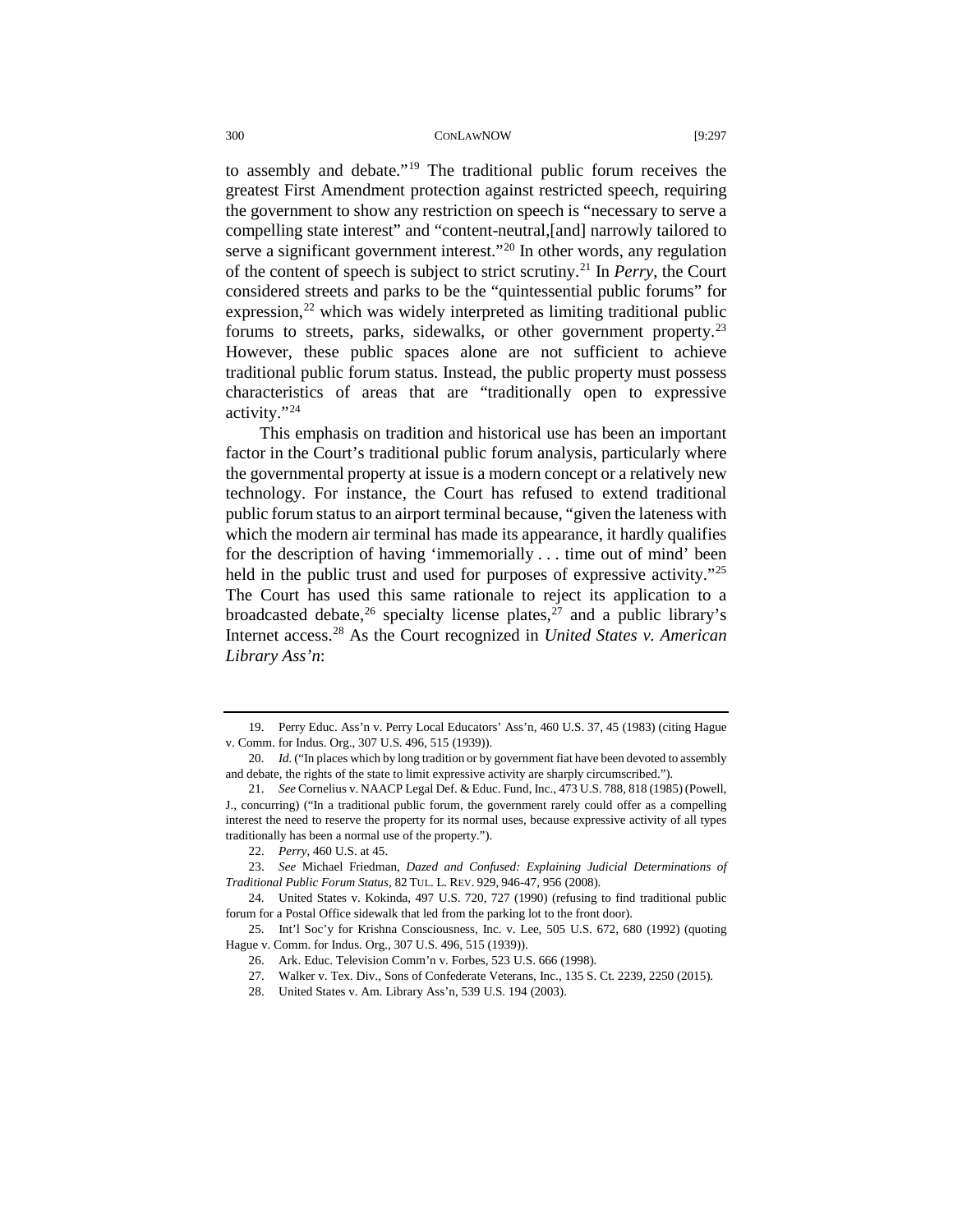Internet access in public libraries is neither a "traditional" nor a "designated" public forum. First, this resource—which did not exist until quite recently—has not "immemorially been held in trust for the use of the public and, time out of mind, . . . been used for purposes of assembly, communication of thoughts between citizens, and discussing public questions." We have "rejected the view that traditional public forum status extends beyond its historic confines." The doctrines surrounding traditional public forums may not be extended to situations where such history is lacking.<sup>[29](#page-4-0)</sup>

Nevertheless, the Court has stated that the "principal purpose of traditional public fora is the free exchange of ideas."[30](#page-4-1) Given the spatial ability of citizens to access social media for the intended purpose of expressing their views on important issues, it is not inconceivable for a public official's social media account to obtain the same standard of scrutiny that is applied to a traditional public forum.<sup>[31](#page-4-2)</sup> The Supreme Court's recent decision in *Packingham v. North Carolina* makes this a particularly compelling argument given the Court's elevated stance on social media as "the most important place[] (in a spatial sense) for the exchange of views," comparing it to streets and parks.<sup>[32](#page-4-3)</sup>

# *B. Designated Public Forum*

The second category of public fora applies to circumstances in which the government has opened non-traditional public property "for use by the public as a place for expressive activity.["33](#page-4-4) In *Perry*, the Court explained that the First Amendment "forbids a state to enforce certain exclusions from a forum generally open to the public even if it was not required to create the forum in the first place."[34](#page-4-5) However, "[a] public forum may be created for a limited purpose," such as restricting the forum to "certain groups" or for certain topics.<sup>[35](#page-4-6)</sup> When the government opens a nontraditional forum, "it is bound by the same standards as apply in a

<sup>29.</sup> *Id.* at 205-06 (multiple citations omitted).

<sup>30.</sup> Cornelius v. NAACP Legal Def. & Educ. Fund, Inc., 473 U.S. 788, 800 (1985).

<span id="page-4-2"></span><span id="page-4-1"></span><span id="page-4-0"></span><sup>31.</sup> *See* Noah D. Zatz, *Sidewalks in Cyberspace: Making Space for Public Forums in the Electronic Environment*, 12 HARV. J. LAW & TECH. 149, 200-01 (1998) (arguing that, given the mass access that the Internet provides to speakers on the general public for public debate, a framework to the traditional public forum should apply to the Internet).

<span id="page-4-6"></span><span id="page-4-5"></span><span id="page-4-4"></span><span id="page-4-3"></span><sup>32.</sup> *See* Packingham v. North Carolina, 137 S. Ct. 1730, 1735 (2017); *id.* at 1737 ("These websites can provide perhaps the most powerful mechanisms available to a private citizen to make his or her voice heard.").

<sup>33</sup>*.* Perry Educ. Ass'n v. Perry Local Educs.' Ass'n, 460 U.S. 37, 45 (1983).

<sup>34.</sup> *Id.*

<sup>35.</sup> *Id.* at 45, n.7.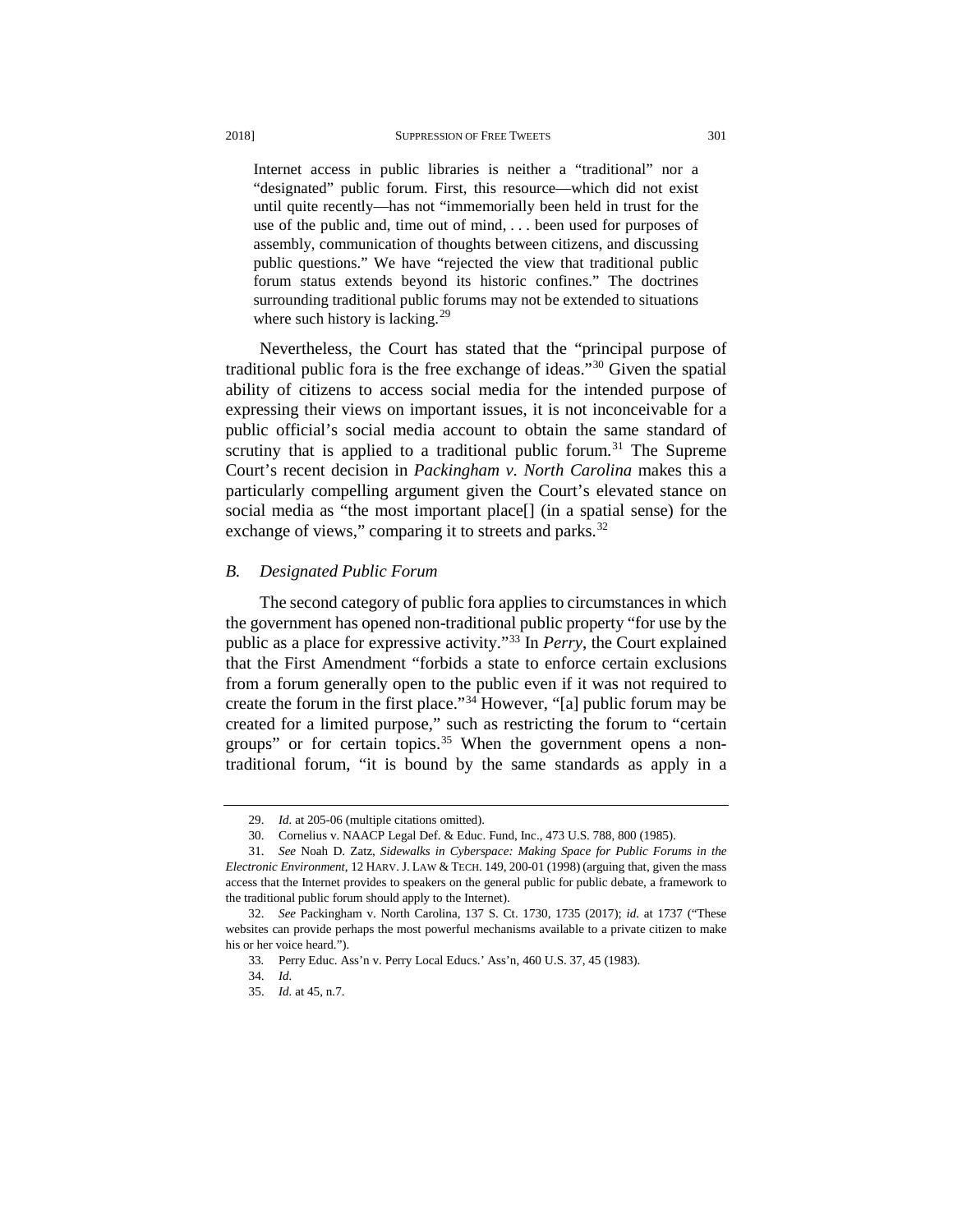traditional public forum."[36](#page-5-0) In other words, strict scrutiny applies when the government restricts speech in an area it designates for public discussion, but unlike the traditional public forum, the government may close the forum at its discretion.

The Supreme Court has held that "the government does not create a [designated] public forum by inaction or by permitting limited discourse, but only by intentionally opening a nontraditional forum for public discourse."[37](#page-5-1) Government intent has been discerned by looking to the government's policy and procedure and "the nature of the property and its compatibility with expressive activity."[38](#page-5-2) In determining whether a public forum has been created, the Court has also distinguished between "selective access," which would indicate a nonpublic forum, from "general access," which indicates a designated public forum.<sup>39</sup> That is, a designated public forum is created when the government makes its property "generally available" to a certain class of speakers, but not when the government requires permission to its property, which it reserves for a particular class of speakers.<sup>[40](#page-5-4)</sup> Accordingly, a designated public forum requires the government's intent to make its property "generally available" to the public.

# *C. Limited Public Forum*

While the Supreme Court has had trouble distinguishing between the limited public forum and the other non-traditional fora, $41$  the labels are merely a matter of semantics.<sup>[42](#page-5-6)</sup> Ultimately, the Court looks to whether the property involved is open to the public (either by tradition or designation), in which case strict scrutiny applies, or closed (limited to a specific purpose, specific topic, or specific speakers), in which case the restricted speech must only be reasonable and viewpoint neutral.<sup>[43](#page-5-7)</sup>

<sup>36.</sup> *Id.* at 46.

<sup>37.</sup> Cornelius v. NAACP Legal Def. & Educ. Fund, Inc., 473 U.S. 788, 802 (1985)*.*

<sup>38.</sup> *Id.*

<sup>39.</sup> Ark. Educ. Television Comm'n v. Forbes, 523 U.S. 666, 679 (1998).

<sup>40.</sup> *Id.*

<span id="page-5-5"></span><span id="page-5-4"></span><span id="page-5-3"></span><span id="page-5-2"></span><span id="page-5-1"></span><span id="page-5-0"></span><sup>41.</sup> *Compare* Walker v. Tex. Div., Sons of Confederate Veterans, Inc., 135 S. Ct. 2239, 2250- 51 (2015) (distinguishing between traditional, designated, limited, and nonpublic fora) *with* Am. Freedom Def. Initiative v. King Cty., Wash., 136 S. Ct. 1022, 1022 (2016) (Thomas, J. dissenting) (equating the limited public forum to a nonpublic forum).

<span id="page-5-7"></span><span id="page-5-6"></span><sup>42.</sup> *See* Mark Rohr, *First Amendment Fora Revisited: How Many Categories Are There?*, 41 NOVA L. REV. 221, 232-33 (2017)(noting that the limited and non-public fora lead to the same judicial analysis); Lidsky, *supra* note [7,](#page-1-9) at 1984 n.46 (noting that the designated public forum operates no differently than the traditional public forum, and that the only "constitutional difference" is that the designated public forum may be closed completely).

<sup>43.</sup> *See* Rohr, *supra* note 42, at 233.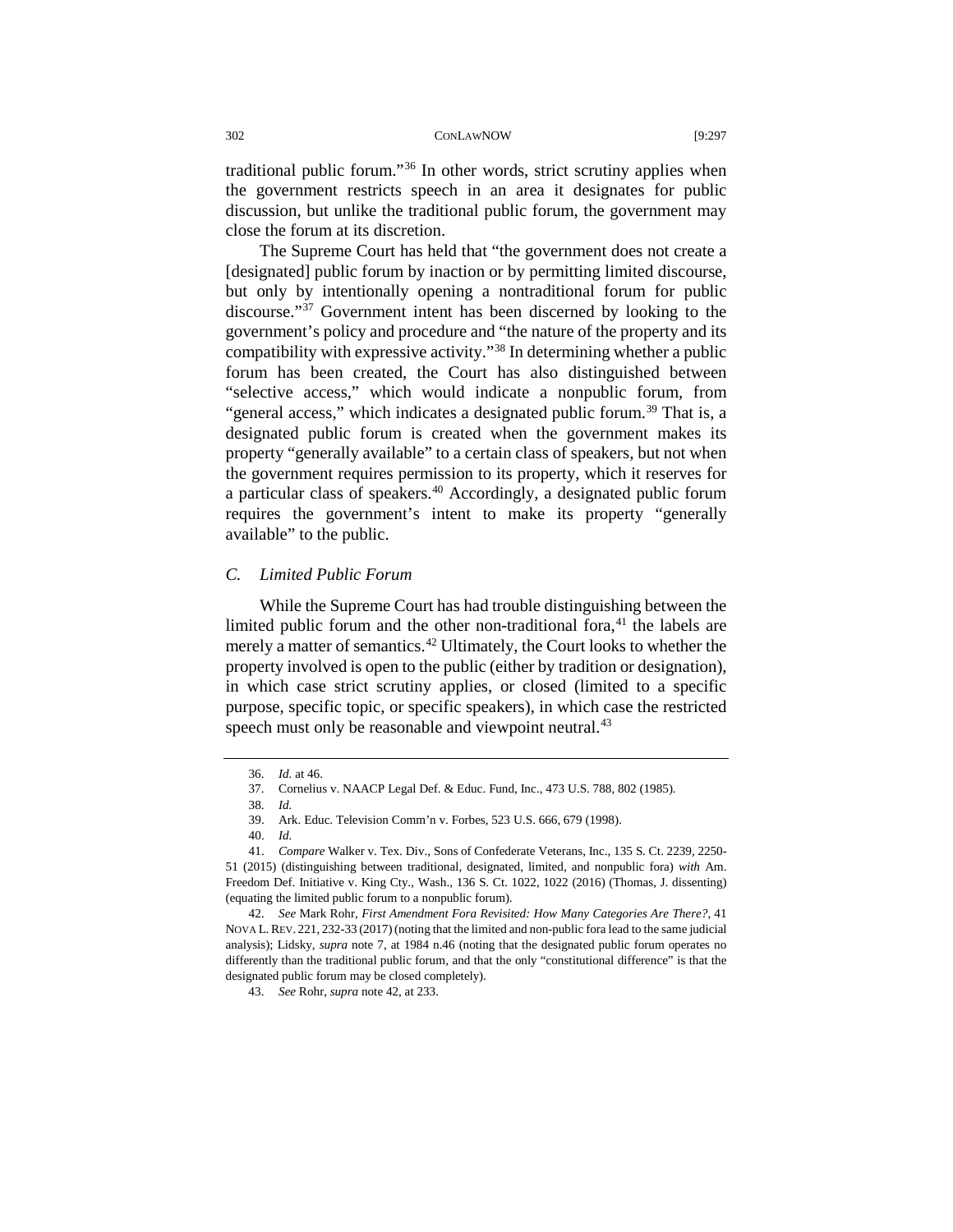#### *D. Nonpublic Forum*

The nonpublic forum has been characterized as government owned or controlled property that is neither by tradition nor designation a forum for public communication.<sup>[44](#page-6-0)</sup> Unlike the traditional and designated public fora, the government "may reserve the forum for its intended purposes," so long as the restrictions are reasonable and viewpoint-neutral.<sup>[45](#page-6-1)</sup> While the nonpublic forum has the broadest discretion, viewpoint discrimination is prohibited in all fora.<sup>[46](#page-6-2)</sup> Viewpoint discrimination is found where there is an exclusion based on a speaker's perspective on a certain topic, and is presumed to be unconstitutional when "directed against speech otherwise within the forum's limitations."<sup>[47](#page-6-3)</sup> Thus, any restriction on speech that opposes one viewpoint over another is subject to a heightened scrutiny, and likely to be found unconstitutional.<sup>[48](#page-6-4)</sup>

# II. SPEECH ATTRIBUTABLE TO THE GOVERNMENT

#### *A. Government Speech Doctrine*

When it is determined that the government itself is speaking, either through its statements, actions, or funding, the prohibition against viewpoint discrimination does not apply. The rationale is that the government must be free to say what it wishes in order to perform its functions efficiently and govern properly.<sup>[49](#page-6-5)</sup> Understandably, this relatively new doctrine has created tension with the public forum doctrine; where one flatly prohibits the government's exercise of viewpoint discrimination, the other broadly permits its use.

<sup>44.</sup> Perry Educ. Ass'n v. Perry Local Educators' Ass'n, 460 U.S. 37, 46 (1983).

<sup>45.</sup> *Id.*

<span id="page-6-2"></span><span id="page-6-1"></span><span id="page-6-0"></span><sup>46.</sup> *See* Cornelius v. NAACP Legal Def. & Educ. Fund, Inc., 473 U.S. 788, 806 (1985) ("[T]he government violates the First Amendment when it denies access to a speaker solely to suppress the point of view he espouses on an otherwise includible subject.").

<sup>47.</sup> Rosenberger v. Rector & Visitors of Univ. of Va., 515 U.S. 819, 830 (1995).

<span id="page-6-4"></span><span id="page-6-3"></span><sup>48.</sup> *See* Texas v. Johnson, 491 U.S. 397, 414 (1989) ("If there is a bedrock principle underlying the First Amendment, it is that the government may not prohibit the expression of an idea simply because society finds the idea itself offensive or disagreeable.").

<span id="page-6-5"></span><sup>49.</sup> *See* Nat'l Endowment for the Arts v. Finley, 524 U.S. 569, 598 (1998) (Scalia, J., concurring) ("It is the very business of government to favor and disfavor points of view."); Amy Riley Lucas, *Specialty License Plates: The First Amendment and the Intersection of Government Speech and Public Forum Doctrines*, 55 UCLA L. REV. 1971, 1976 (2008) ("Were the government required to [consider viewpoints], its operations would slow to a crawl, and endless time would be spent evaluating choices rather than making decisions.").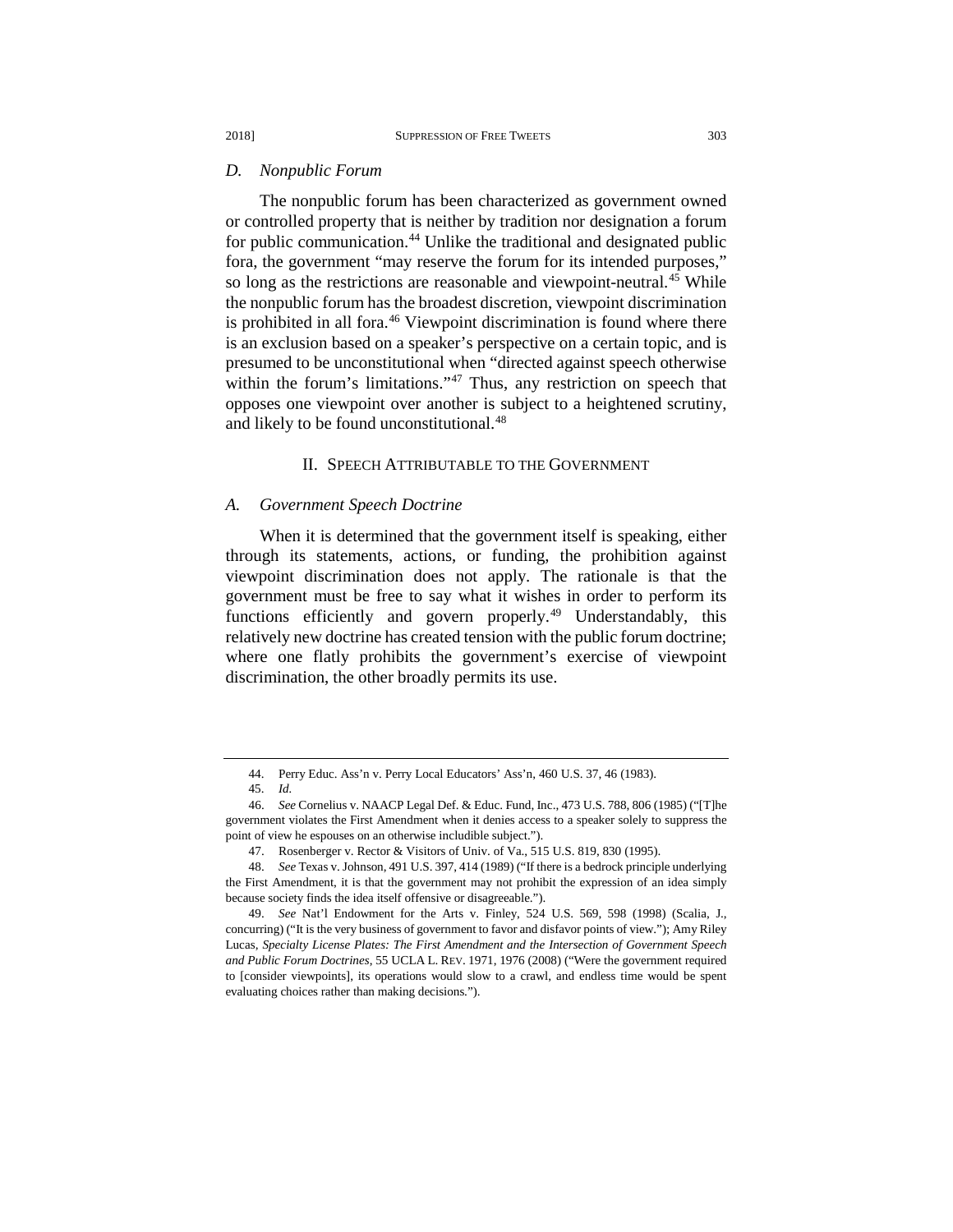The Supreme Court first addressed this conflict in *Pleasant Grove City, Utah v. Summum*, [50](#page-7-0) which featured a public park—a place the Court considers the "quintessential" public forum.<sup>[51](#page-7-1)</sup> The City denied a religious organization's request to build a religious monument in the park, despite the City's adoption and display of a Ten Commandments monument.<sup>[52](#page-7-2)</sup> The majority upheld the City's denial of the monument, explaining how governments have traditionally used monuments to speak to the public, and the selective acceptance of these monuments are meant to convey the government's message.[53](#page-7-3) Acknowledging that "[t]here may be situations in which it is difficult to tell whether a government entity is speaking on its own behalf or is providing a forum for private speech,"[54](#page-7-4) the Court nevertheless held that forum analysis "does not apply to the installation of permanent monuments on public property."[55](#page-7-5) Although the Court looked to the government's historical use of monuments to speak to the public and its exercise of selectivity in adopting them,<sup>[56](#page-7-6)</sup> the Court's reasoning for rejecting the forum analysis also relied on the unreasonable consequence of a contrary holding.<sup>[57](#page-7-7)</sup>

The Court's decision in *Walker v. Texas Division, Sons of Confederate Veterans, Inc.* also rejected the applicability of the forum analysis and found government speech in state-issued specialty license plates designed by private speakers.<sup>58</sup> The Court established a three-factor inquiry for determining when the government is speaking: (1) the history of the government's use of the property; (2) the reasonable observer's interpretation of the property as the government's own; and (3) the government's direct control of the message, which may amount to mere "final approval authority."<sup>[59](#page-7-9)</sup>

*Walker* has been criticized for setting a low bar for the government to take advantage of discrimination against private speech by adopting it

<span id="page-7-0"></span><sup>50.</sup> 555 U.S. 460 (2009).

<sup>51.</sup> Perry Educ. Ass'n v. Perry Local Educators' Ass'n, 460 U.S. 37, 45 (1983).

<sup>52.</sup> *Summum*, 555 U.S. at 465.

<sup>53.</sup> *Id.* at 472.

<sup>54.</sup> *Id.* at 470.

<sup>55.</sup> *Id.* at 480.

<sup>56.</sup> *Id.* at 470-71.

<span id="page-7-9"></span><span id="page-7-8"></span><span id="page-7-7"></span><span id="page-7-6"></span><span id="page-7-5"></span><span id="page-7-4"></span><span id="page-7-3"></span><span id="page-7-2"></span><span id="page-7-1"></span><sup>57.</sup> *Id.* at 480 ("[W]here the application of forum analysis would lead almost inexorably to closing of the forum, it is obvious that forum analysis is out of place."). This pragmatic approach is said to drive the Court's First Amendment analysis. *See* Helen Norton & Danielle Keats Citron, *Government Speech 2.0*, 87 DENV. U. L. REV. 899, 915 (2010) (explaining how the Court makes decisions that produce reasonable results).

<sup>58.</sup> 135 S. Ct. 2239 (2015).

<sup>59.</sup> *Id.* at 2248-49.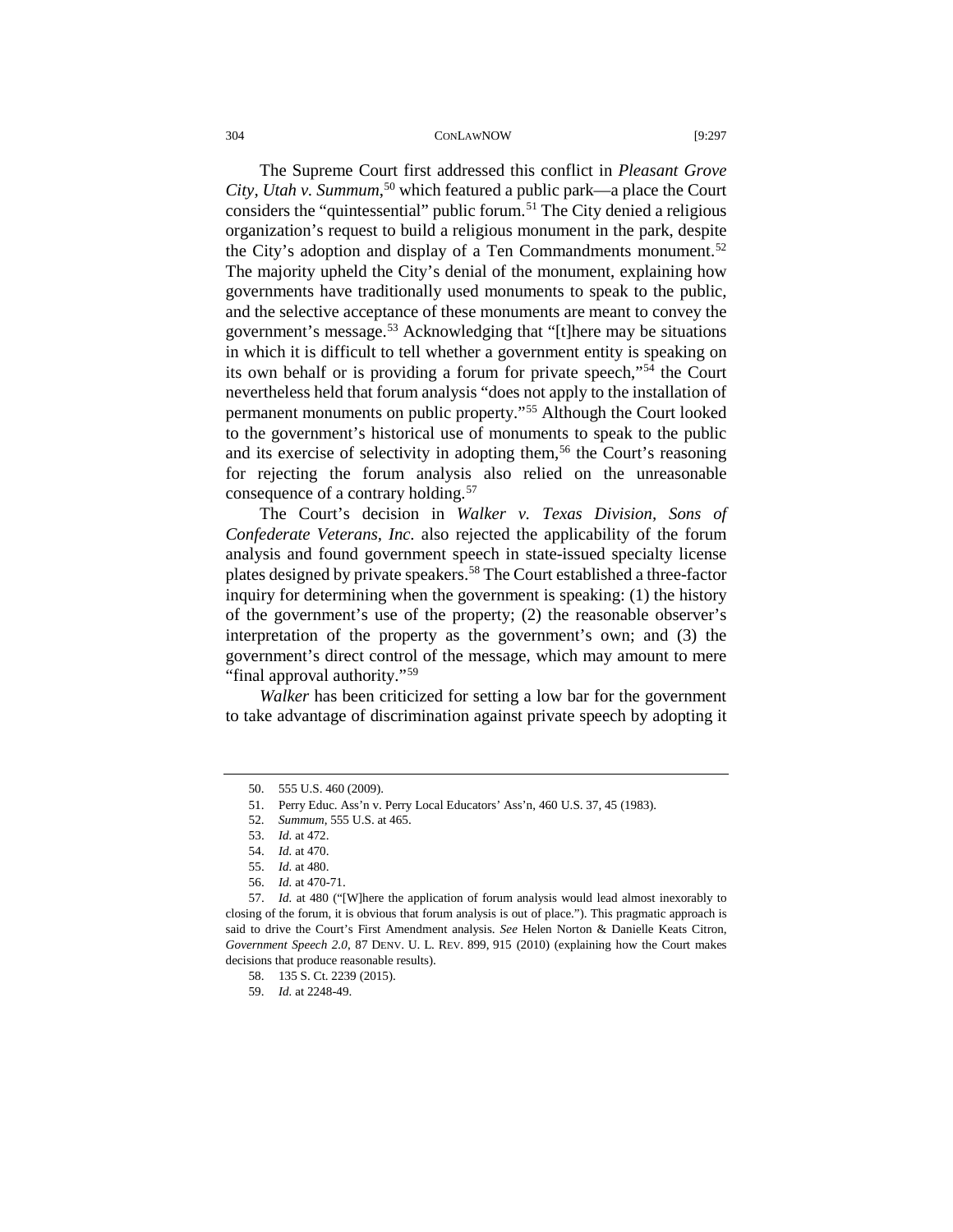as its own.<sup>[60](#page-8-0)</sup> However, the Court's recent decision in *Matal v. Tam*<sup>[61](#page-8-1)</sup> acknowledged the doctrine's susceptibility for "dangerous misuse" and refused to find government speech in federally registered trademarks.<sup>[62](#page-8-2)</sup> Applying the *Walker* test, the Court determined that trademarks are neither traditionally used to convey a government message, nor commonly associated with the government; rather, the government registers a trademark without regard to whether it conveys a consistent viewpoint with its government policy.<sup>[63](#page-8-3)</sup>

When applying the *Walker* test to a public official's social media, it is important to note that the relevant speech analyzed are not the posts created by the public official, but the responses by private users. Therefore, the government speech doctrine does not provide any protection for a public official's viewpoint-based exclusion from his or her social media page.<sup>[64](#page-8-4)</sup> First, social media has not "traditionally been used to convey a [g]overnment message."<sup>[65](#page-8-5)</sup> Second, the comments and responses made by other users on the public official's page are not "closely identified in the public mind" as to be confused with the government's own message.<sup>[66](#page-8-6)</sup> Finally, the public official does not maintain "direct control over the messages conveyed."[67](#page-8-7) While the public official may have the power to delete comments and block users, it has no ability to edit the comments made by other users on his page.<sup>[68](#page-8-8)</sup>

61. 137 S. Ct. 1744 (2017).

<span id="page-8-2"></span><span id="page-8-1"></span>62. *Id.* at 1758, 1760 ("Holding that the registration of a trademark converts the mark into government speech would constitute a huge and dangerous extension of the government-speech doctrine.").

63. *Id.* at 1758-59.

<span id="page-8-4"></span><span id="page-8-3"></span>64. However, government speech has been found in government websites. *See* Sutliffe v. Epping Sch. Dist., 584 F.3d 314, 329 (1st Cir. 2009) (upholding town's refusal to add hyperlink to town's official website); Page v. Lexington Cty. Sch. Dist. One, 531 F.3d 275 (4th Cir. 2008) (school district's website retained "sole control" of including links on its website).

65. *Tam,* 137 S. Ct. at 1760.

<span id="page-8-6"></span><span id="page-8-5"></span>66. *Id.* (quoting Walker v. Tex. Div., Sons of Confederate Veterans, Inc., 135 S. Ct. 2239, 2249 (2015)). Since users on Facebook and Twitter have distinct usernames and pictures accompanying these responses on the public official's page or posts, there is no reason to believe these messages would be mistaken for the government's own.

67. *Walker*, 135 S. Ct. at 2249.

<span id="page-8-8"></span><span id="page-8-7"></span>68. *See Tam*, 137 S. Ct. at 1758 ("The Federal Government does not dream up these marks, and it does not edit marks submitted for registration.").

<span id="page-8-0"></span><sup>60.</sup> *See id.* at 2255-56 (Alito, J., dissenting) (criticizing the majority for classifying private speech as government speech and stripping it of all First Amendment protection); Leslie Gielow Jacobs, *Government Identity Speech Programs: Understanding and Applying the New Walker Test*, 44 PEPP. L. REV. 305, 331 (stating that *Walker* sets no limitation to the government's exercise of viewpoint discrimination when adopting private speech as its own). *But see* Erwin Chemerinsky, *The First Amendment in the Era of President Trump*, 94 DENV. L. REV., 553, 558-62 (2017) (suggesting the Court applies special deference to government speech over private speech when the institutional interests of the government are at stake).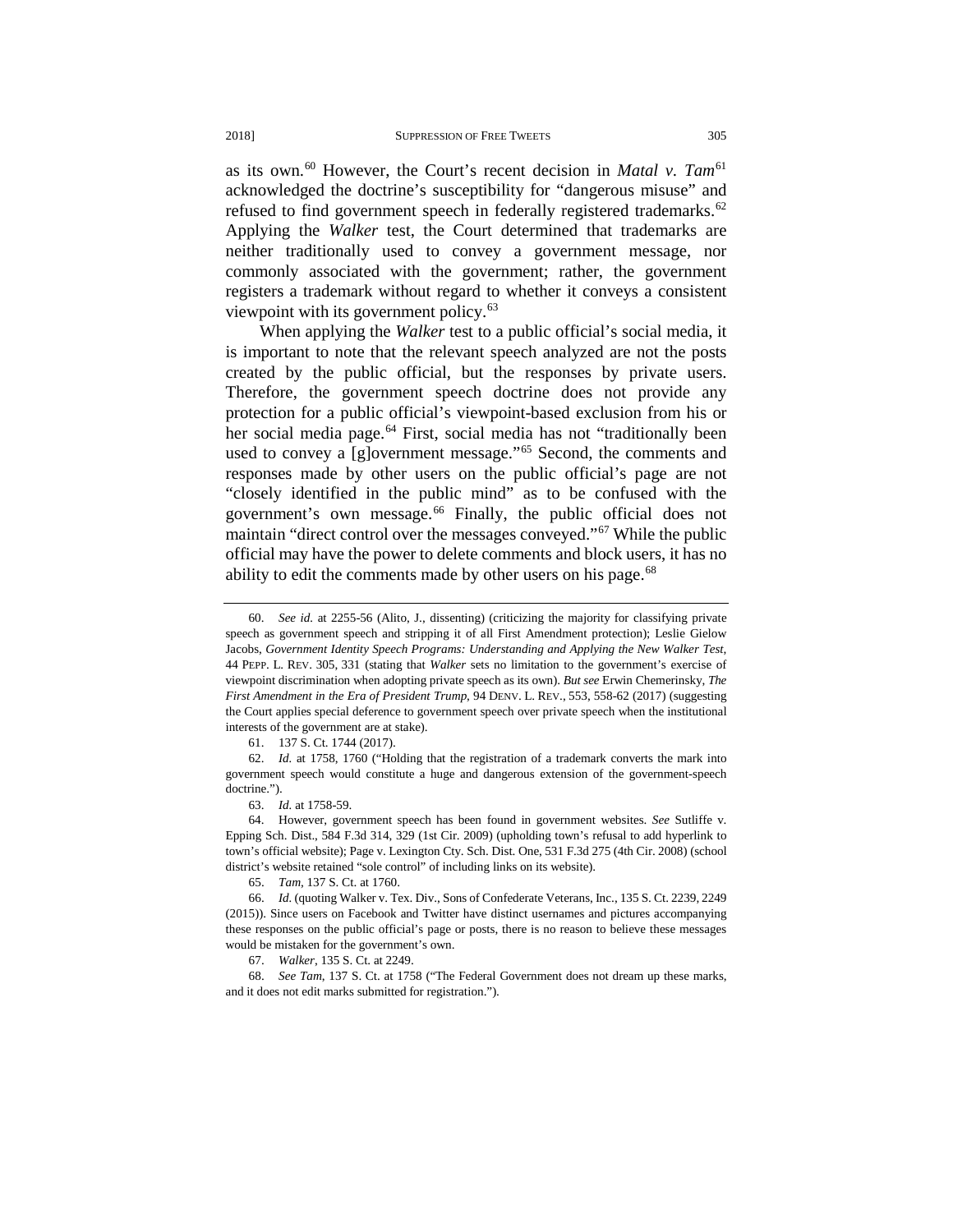### *B. State Action/Color of Law*

A constitutional right is only protected if the "the conduct allegedly causing the deprivation" is "fairly attributable to the State."[69](#page-9-0) Private conduct, "however discriminatory or wrongful," is afforded no such protection.[70](#page-9-1) State action may be found "if there is such a close nexus between the State and the challenged action that seemingly private behavior may be fairly treated as that of the State itself."[71](#page-9-2) Social media is no exception to the state action doctrine, since "[t]he test is not the form in which state power has been applied but, whatever the form, whether such power has in fact been exercised."<sup>[72](#page-9-3)</sup>

Therefore, for users banned from a public official's social media to successfully allege a constitutional violation, they must first demonstrate that the public official maintained the social media page in his or her official capacity and not as a personal account. The district court in *Davison v. Loudoun County Board of Supervisors*[73](#page-9-4) looked at several factors<sup>[74](#page-9-5)</sup> in finding that the county official operated her Facebook page "while purporting to act under the authority vested in [her] by the state."<sup>[75](#page-9-6)</sup> The court rejected the county official's argument that the page was entirely private, even if she maintained the webpage "outside of both her office and normal working hours."[76](#page-9-7)

# III. POLITICAL SPEECH AND THE PROTECTION AGAINST GOVERNMENT **CENSORSHIP**

The First Amendment protects the right of a private individual to speak freely on matters of public debate without fear of censorship,

<sup>69.</sup> Lugar v. Edmondson Oil Co., 457 U.S. 922, 937 (1982).

<sup>70.</sup> Shelley v. Kraemer, 334 U.S. 1, 13 (1948).

<span id="page-9-2"></span><span id="page-9-1"></span><span id="page-9-0"></span><sup>71.</sup> Brentwood Acad. v. Tenn. Secondary Sch. Athletic Ass'n, 531 U.S. 288, 295 (2001) (internal quotations omitted) (quoting Jackson v. Metro. Edison Co., 419 U.S. 345, 351 (1974)).

<sup>72.</sup> *See* N.Y. Times Co. v. Sullivan, 376 U.S. 254, 265 (1964).

<span id="page-9-4"></span><span id="page-9-3"></span><sup>73.</sup> 267 F. Supp. 3d 702 (E.D. Va. 2017), *appeal docketed,* No. 17-2003 (4th Cir. Aug. 29, 2017).

<span id="page-9-5"></span><sup>74.</sup> These factors included: the page being named under the official title of the County Chair; the categorization of the page was that of a government official's; the page included the county phone number and official county email and website link; the posts were directed to the county constituents, spoke on behalf of the county Board of Supervisors as a whole, encouraged "back and forth constituent conversations," and related to matters regarding the county official's office. *Id.* at 714.

<span id="page-9-7"></span><span id="page-9-6"></span><sup>75</sup>*. Id.* (internal quotations omitted) (quoting Hughes v. Halifax Cty. Sch. Bd., 855 F.2d 183, 186-87 (4th Cir. 1988)).

<sup>76.</sup> *Id.* at 712.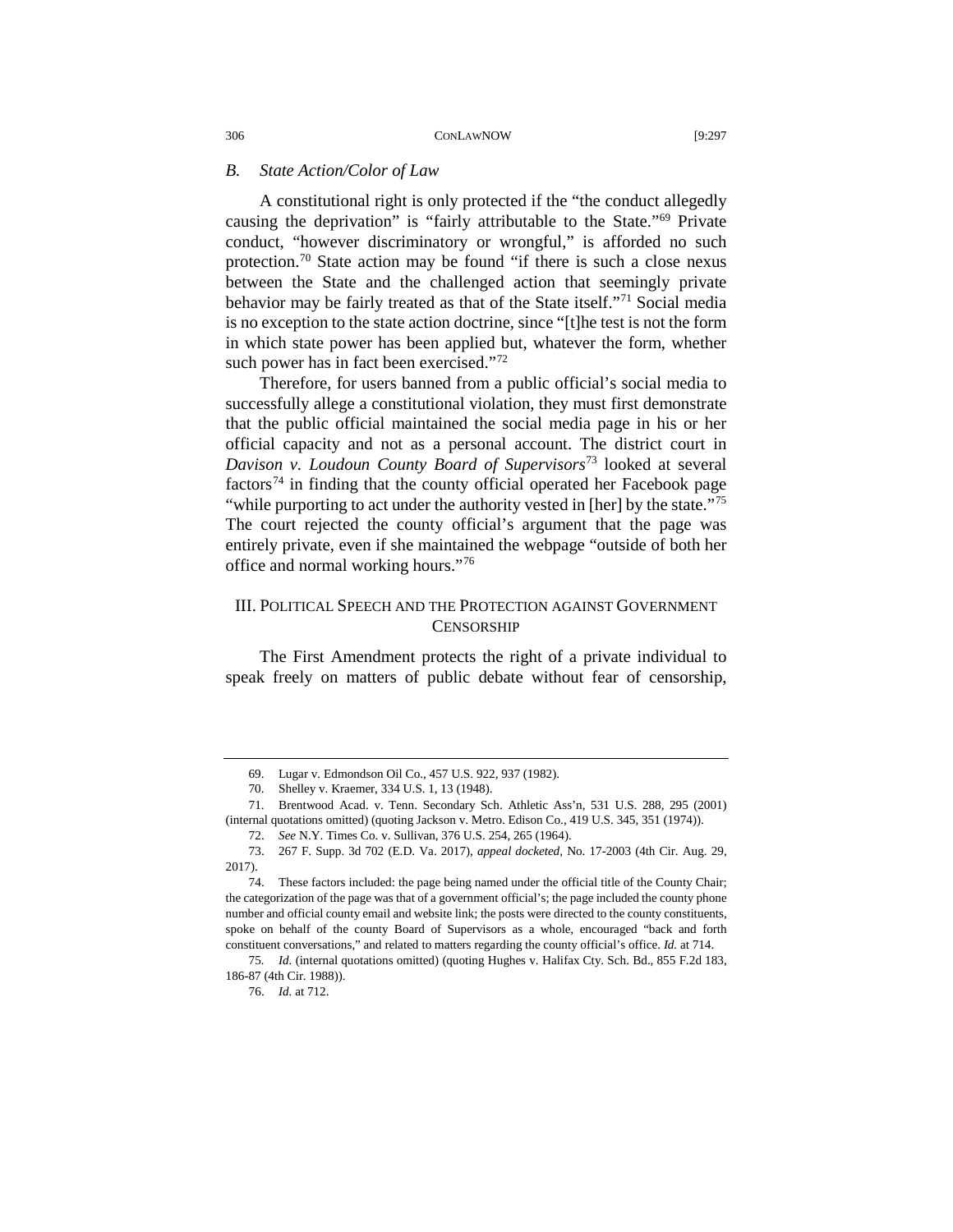government suppression, or retaliation.<sup>[77](#page-10-0)</sup> This is the principle for affording heightened scrutiny to viewpoint discrimination[.78](#page-10-1) The Supreme Court has demonstrated significant concern for ruling in a way that could potentially chill speech, particularly when it involves public or political matters.<sup>[79](#page-10-2)</sup>

Political speech is said to be "at the core of what the First Amendment is designed to protect."<sup>[80](#page-10-3)</sup> It is therefore entitled to the greatest constitutional protection against speech restriction in order to assure the "unfettered interchange of ideas for the bringing about of political and social changes desired by the people."<sup>[81](#page-10-4)</sup> That is, when a law negatively impacts political speech, the Court applies "exacting scrutiny," requiring the government to show the restriction is "narrowly tailored to serve an *overriding* state interest."[82](#page-10-5) A similar rationale was used to adopt a heightened standard for defamation claims by public officials in what is considered one of the greatest First Amendment decisions in American history, *New York Times Co. v. Sullivan*. [83](#page-10-6)

# *A. Criticism of Public Officials:* New York Times Co. v. Sullivan

In 1964, the Supreme Court's landmark decision in *New York Times Co. v. Sullivan* presented the question of whether a public official may bring a libel action against critics of his official conduct.<sup>84</sup> Recognizing

<span id="page-10-0"></span><sup>77.</sup> *See* Roth v. United States, 354 U.S. 476, 484 (1957) ("The protection given speech and press was fashioned to assure unfettered interchange of ideas for the bringing about of political and social changes desired by the people.").

<span id="page-10-1"></span><sup>78.</sup> *See* Rosenberger v. Rector & Visitors of Univ. of Va., 515 U.S. 819, 894 (1995) (Souter, J., dissenting) ("[T]he prohibition on viewpoint discrimination serves that important purpose of the Free Speech Clause, which is to bar the government from skewing public debate.").

<span id="page-10-2"></span><sup>79.</sup> *See* Sec'y of State of Md. v. Joseph H. Munson Co., 467 U.S. 947, 956 (1984) ("[W]hen there is a danger of chilling free speech, the concern that constitutional adjudication be avoided whenever possible may be outweighed by society's interest in having the statute challenged."); *see also* Lane v. Franks, 134 S. Ct. 2369, 2380 (2014) (internal quotations omitted) (citations omitted) ("Speech involves matters of public concern when it can be fairly considered as relating to any matter of political, social, or other concern to the community.").

<span id="page-10-3"></span><sup>80.</sup> Virginia v. Black, 538 U.S. 343, 365 (2003) (plurality opinion); *see also* Buckley v. Valeo, 424 U.S. 1, 14 (1976); *see* Police Dep't of City of Chicago v. Mosley, 408 U.S. 92, 95-96 (1972) ("To permit the continued building of our politics and culture, and to assure self-fulfillment for each individual, our people are guaranteed the right to express any thought, free from government censorship.").

<span id="page-10-7"></span><span id="page-10-6"></span><span id="page-10-5"></span><span id="page-10-4"></span><sup>81.</sup> McIntyre v. Ohio Elections Comm'n, 514 U.S. 334, 346 (1995) (internal quotations omitted); *see also* Connick v. Myers, 461 U.S. 138, 145 (1983) (citations omitted) ("[T]he Court has frequently reaffirmed that speech on public issues occupies the 'highest rung of the hierarchy of First Amendment values,' and is entitled to special protection.").

<sup>82.</sup> *McIntyre*, 514 U.S. at 347 (emphasis added).

<sup>83.</sup> 376 U.S. 254 (1964).

<sup>84.</sup> *Id.* at 268.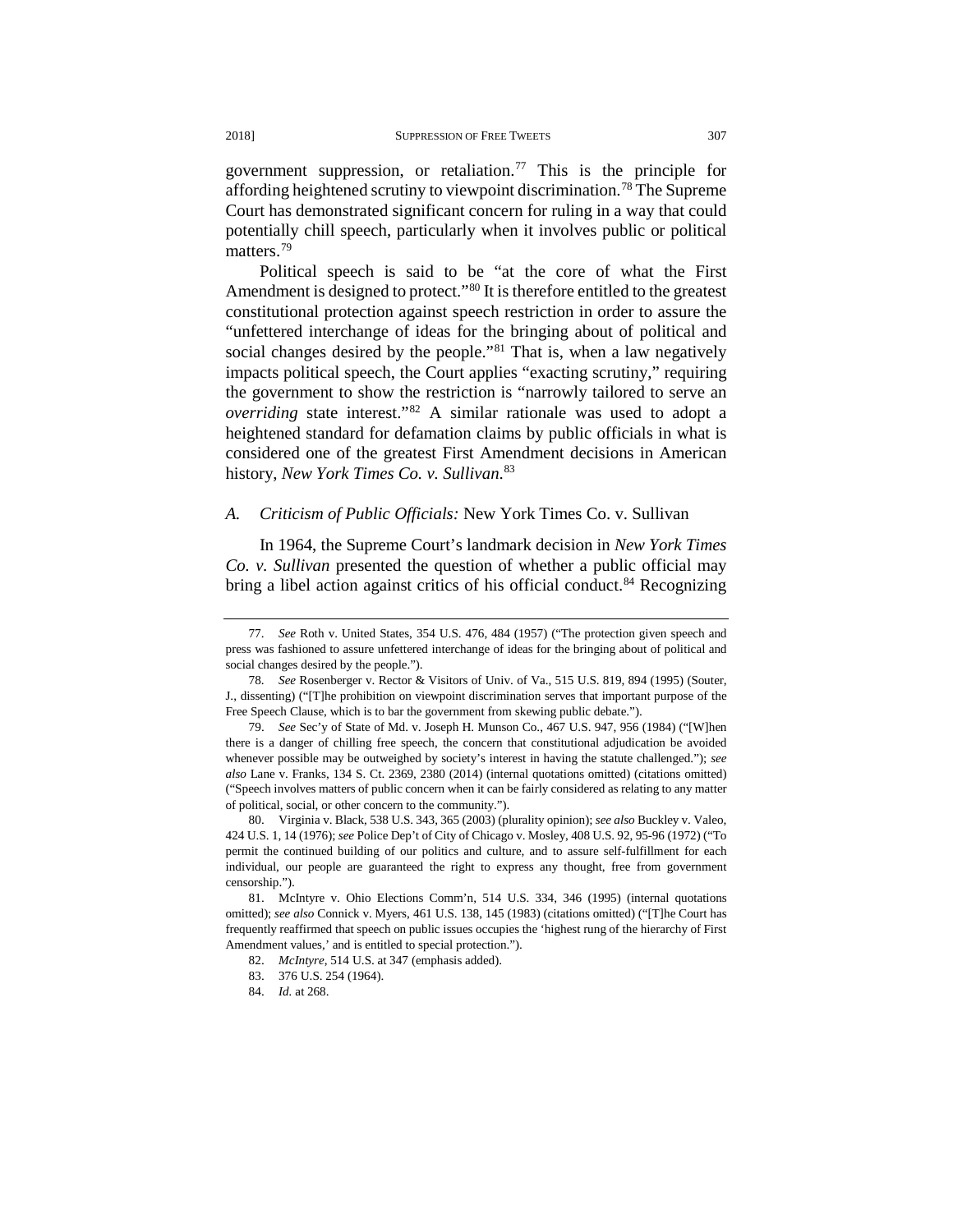that the risk and expense of liability would undoubtedly censor public discussion and political debate, even if the speech was believed to be true, the Court unanimously ruled that public officials may not recover for defamatory statements relating to their official conduct unless they can prove "actual malice," a heightened standard requiring a showing of "knowledge that it was false or with reckless disregard for whether it was false or not."[85](#page-11-0)

Noting that "[i]t is as much [the citizen's] duty to criticize as it is the official's duty to administer,"[86](#page-11-1) the Court recognized a privileged right for citizens to criticize their public officials to ensure that public debate be "uninhibited, robust, and wide-open."[87](#page-11-2) He noted that the debate on public issues "may well include vehement, caustic, and sometimes unpleasantly sharp attacks on government and public officials,"<sup>[88](#page-11-3)</sup> and that, while false and erroneous statements are inevitable, they too must be protected for the freedom to have necessary "breathing space" to survive.<sup>[89](#page-11-4)</sup>

#### *B. Political Speech and the Executive Branch*

Within the context of the Executive, the suppression of political speech was further condemned by the Court in *New York Times Co. v. United States*. [90](#page-11-5) Claiming that the publication of the Pentagon Papers would "endanger the national security," President Nixon argued that "the First Amendment was not intended to make it impossible for the Executive to function or to protect the security of the United States."[91](#page-11-6) In his concurrence, Justice Black considered this a "bold and dangerously farreaching [sic] contention," explaining that, "[t]o find that the President has 'inherent power' to halt the publication of news by resort to the courts would wipe out the First Amendment and destroy the fundamental liberty and security of the very people the Government hopes to make 'secure.'"[92](#page-11-7) Indeed, Justice Stewart drove this point home in his separate concurrence:

<sup>85.</sup> *Id.* at 279-80.

<sup>86.</sup> *Id.* at 282.

<sup>87.</sup> *Id.* at 270.

<sup>88.</sup> *Id.*

<span id="page-11-4"></span><span id="page-11-3"></span><span id="page-11-2"></span><span id="page-11-1"></span><span id="page-11-0"></span><sup>89.</sup> *Id.* at 271-72. The Court notes that "[e]ven a false statement may be deemed to make a valuable contribution to public debate, since it brings about the clearer perception and livelier impression of truth, produced by its collision with error." *Id.* at 279 n.19 (citations omitted) (internal quotations omitted).

<sup>90.</sup> 403 U.S. 713 (1971) (per curiam).

<sup>91.</sup> *Id.* at 718 (Black, J., concurring).

<span id="page-11-7"></span><span id="page-11-6"></span><span id="page-11-5"></span><sup>92.</sup> *Id.* at 718-19 (Black, J., concurring) ("[I]t was injunctions like those sought here that Madison and his collaborators intended to outlaw in this Nation for all time.").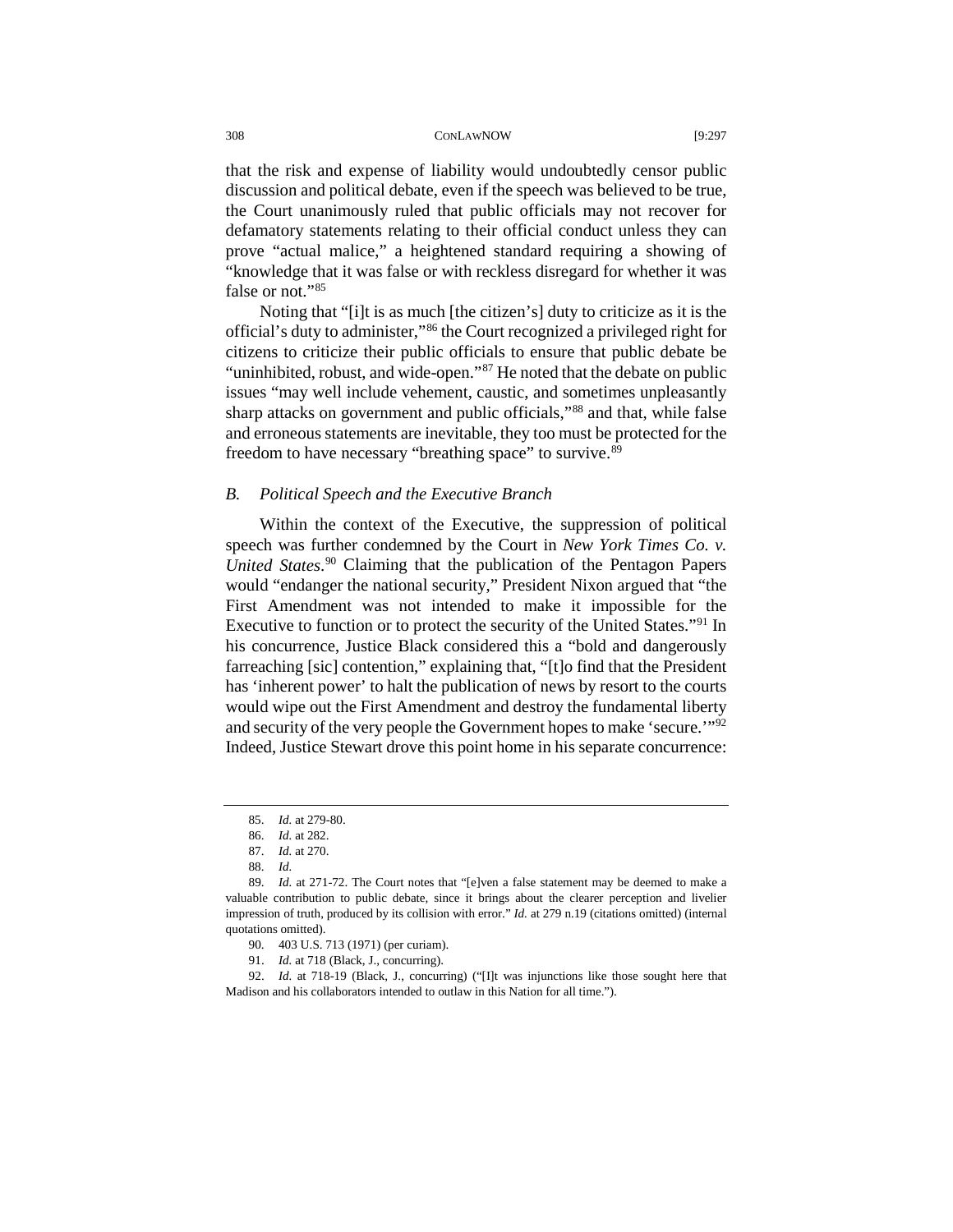[T]he only effective restraint upon executive policy and power in the areas of national defense and international affairs may lie in an enlightened citizenry—in an informed and critical public opinion which alone can here protect the values of democratic government.<sup>[93](#page-12-0)</sup>

The Court has found that a thriving democracy requires the open and raw discussion and debate of public issues, politics, and the officials involved in them.<sup>[94](#page-12-1)</sup> "No form of speech is entitled to greater constitutional protection" than political advocacy, even of a highly controversial viewpoint.[95](#page-12-2) The Court has explained that the purpose behind the First Amendment is "to protect unpopular individuals from retaliation—and their ideas from suppression—at the hand of an intolerant society."[96](#page-12-3)

# *C. Political Speech and New Technology*

In *Citizens United v. FEC*, [97](#page-12-4) the Court rejected the argument that the history of the First Amendment does not extend its protection of political speech to media corporations, reasoning:

[t]he Framers may have been unaware of certain types of speakers or forms of communication, but that does not mean that those speakers and media are entitled to less First Amendment protection than those types of speakers and media that provided the means of communicating political ideas when the Bill of Rights was adopted.<sup>[98](#page-12-5)</sup>

The Court refused to draw constitutional lines for the dissemination of political speech throughout the development of new technology, for the

<span id="page-12-0"></span><sup>93.</sup> *Id.* at 728 (Stewart, J., concurring). This pronounced duty to the press later served an important role in the exposure of President Nixon's Watergate scandal less than a year later. *See*  Stephen F. Rohde, *Presidential Power Free Press*, 40 L.A. LAW. 26, 30 (2017).

<span id="page-12-1"></span><sup>94.</sup> *See* Citizens United v. Fed. Election Comm'n, 558 U.S. 310, 341 (2010) ("[I]t is inherent in the nature of the political process that voters must be free to obtain information from diverse sources in order to determine how to cast their votes."); Connick v. Myers, 461 U.S. 138, 145 (1983) ("Speech concerning public affairs is more than self-expression; it is the essence of self-government."); Buckley v. Valeo, 424 U.S. 1, 14-15 (1976) ("In a republic where the people are sovereign, the ability of the citizenry to make informed choices among candidates for office is essential, for the identities of those who are elected will inevitably shape the course that we follow as a nation.").

<span id="page-12-2"></span><sup>95.</sup> McIntyre v. Ohio Elections Comm'n, 514 U.S. 334, 347 (1995) ("That this advocacy occurred in the heat of a controversial referendum vote only strengthens the protection afforded to [political] expression.").

<span id="page-12-3"></span><sup>96.</sup> *Id.* at 357 (acknowledging that the broad protection afforded to political speech may have "unpalatable consequences," society nonetheless "accords greater weight to the value of free speech than to the dangers of its misuse.").

<sup>97.</sup> 558 U.S. 310 (2010).

<span id="page-12-5"></span><span id="page-12-4"></span><sup>98.</sup> *Id.* at 353-54 (noting that the great debates by the Federalists were "published and expressed in the most important means of mass communication of that era—newspapers owned by individuals.").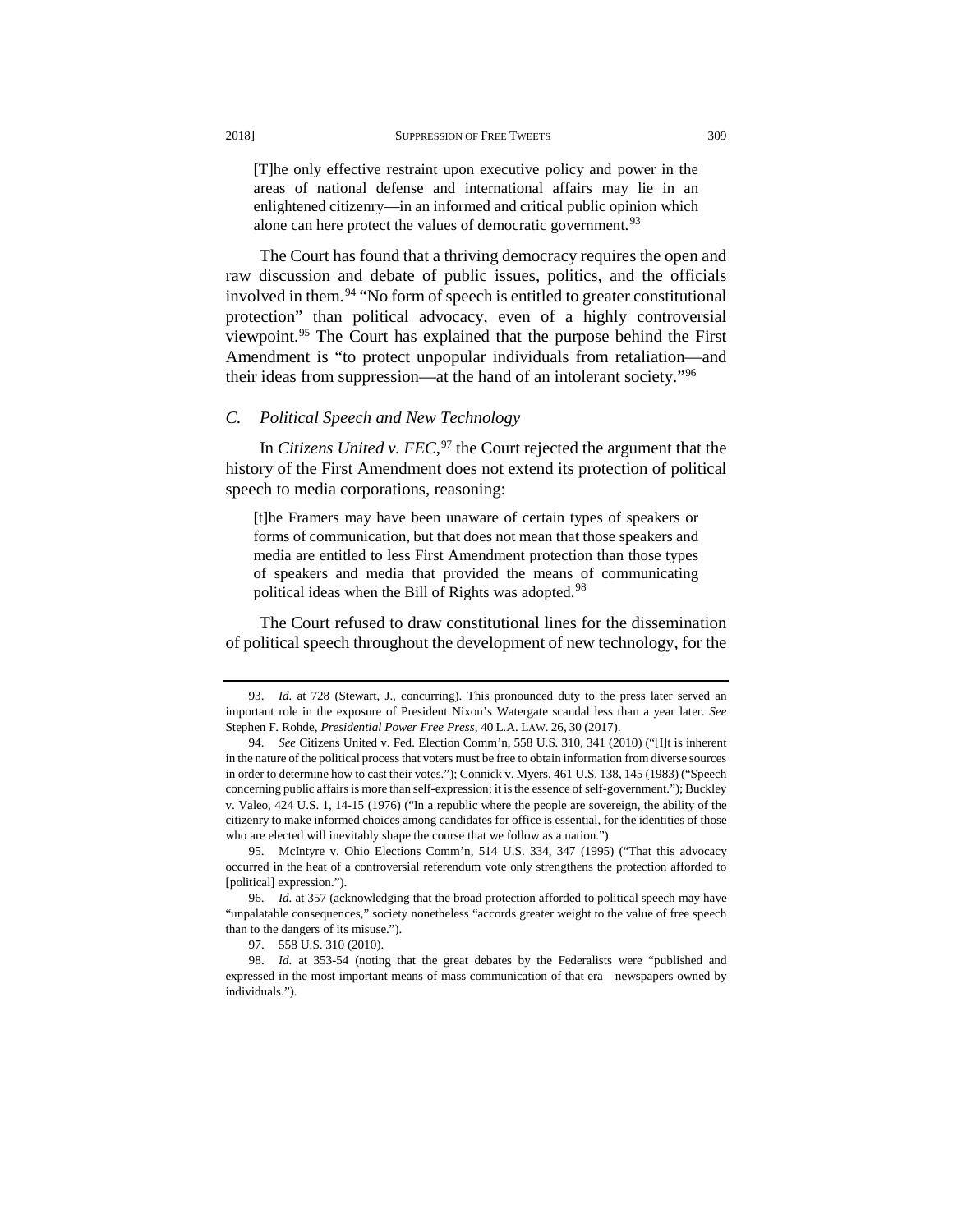litigation and interpretive process in creating a bright-line rule would inevitably chill protected speech and create questionable precedent.<sup>[99](#page-13-0)</sup> Nonetheless, "[t]he First Amendment was certainly not understood to condone the suppression of political speech in society's most salient media."[100](#page-13-1) Thus, political speech is not precluded from being found in a social media post, or even in more subtle forms such as a Facebook "like."<sup>101</sup>

# IV.*PACKINGHAM* AND ITS IMPACT ON A PUBLIC OFFICIAL'S SOCIAL MEDIA

# *A. Packingham v. North Carolina*

The Supreme Court in *Packingham v. North Carolina* unanimously struck down a statute issued to protect children from Internet predators by prohibiting registered sex offenders from accessing social networking sites.[102](#page-13-3) *Packingham* is significant for Justice Kennedy's majority opinion, declaring the Internet to be the "modern public square.["103](#page-13-4) However, the opinion has been criticized for its "expansive language" that has "opened a Pandora's box" for its implication that the public forum doctrine applies to the Internet and social media, but "failing to account for the hybrid public and private nature of digital realms."[104](#page-13-5)

The majority's opinion begins with a discussion of the First Amendment's protection of free speech in the "spatial context," citing an example of a "basic rule" that "a street or a park is a quintessential forum for the exercise of First Amendment rights."[105](#page-13-6) Justice Kennedy then notes that, "[w]hile in the past there may have been difficulty in identifying the most important places (in a spatial sense) for the exchange

<span id="page-13-0"></span><sup>99.</sup> *Id.* at 326, 352 ("With the advent of the Internet and the decline of print and broadcast media, moreover, the line between the media and others who wish to comment on political and social issues becomes far more blurred.").

<sup>100.</sup> *Id.* at 353.

<span id="page-13-2"></span><span id="page-13-1"></span><sup>101.</sup> *See* Bland v. Roberts, 730 F.3d 368 (4th Cir. 2013), *as amended* (Sept. 23, 2013) (finding a Facebook "like" to be a constitutionally protected form of expression under the First Amendment); Haleigh Jones, *Public Officials' Facebook "Likes": The Case for Leaving Regulation of Official "Likes" to the Torches and Pitchforks of Constituents*, 18 SMU SCI. & TECH. L. REV. 263 (2015) (explaining the political and commercial significance of a Facebook "like").

<sup>102. 137</sup> S. Ct. 1730, 1737 (2017).

<sup>103.</sup> *Id.* 

<span id="page-13-6"></span><span id="page-13-5"></span><span id="page-13-4"></span><span id="page-13-3"></span><sup>104.</sup> Note, *First Amendment-Freedom of Speech-Public Forum Doctrine-Packingham v. North Carolina*, 131 HARV. L. REV. 233, 233 (2017).

<sup>105.</sup> *Packingham*, 137 S. Ct. at 1735.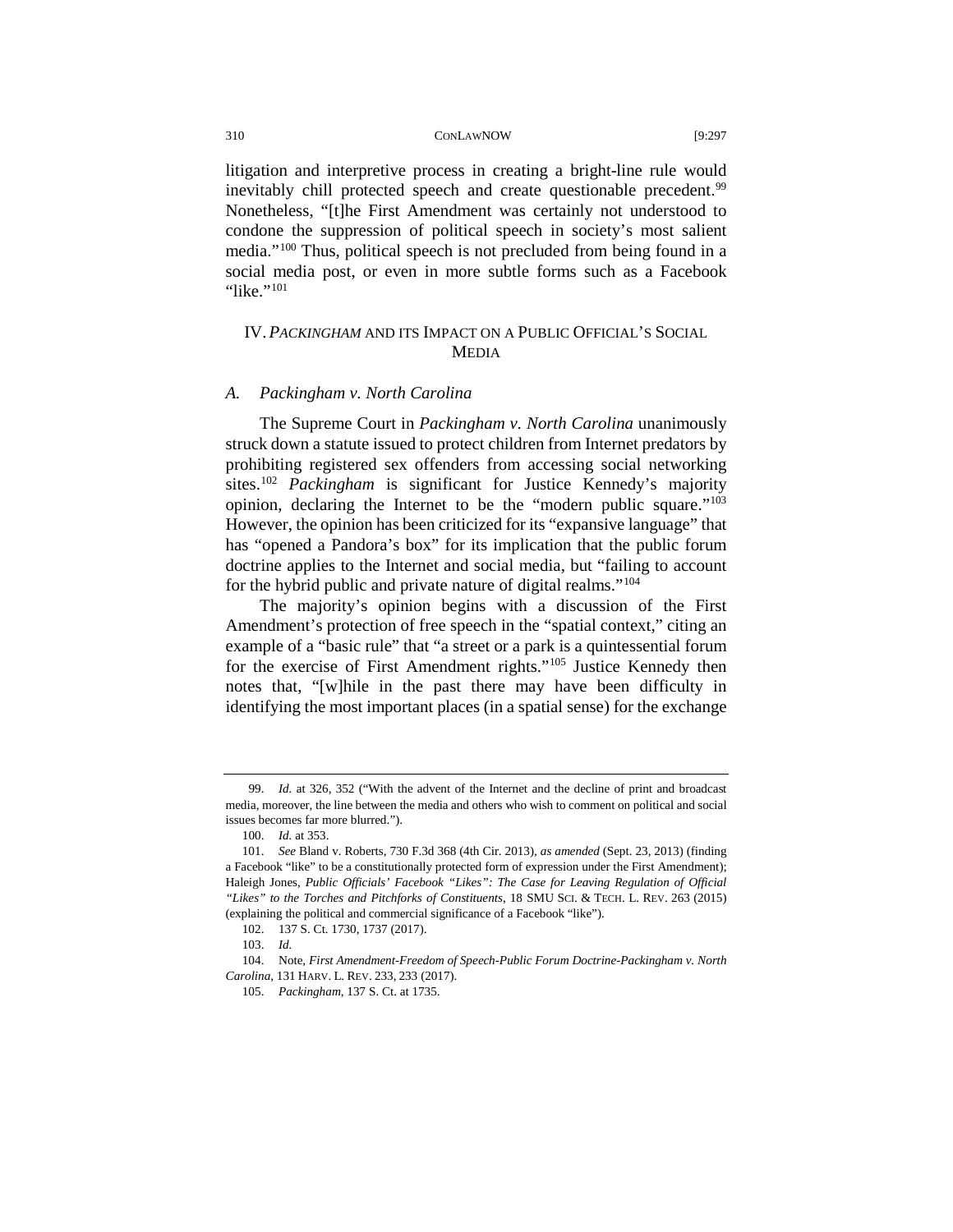of views, today the answer is clear. It is cyberspace—the 'vast democratic forums of the Internet' in general, and social media in particular."[106](#page-14-0)

The Court went on to explain the significance of social media's relationship with the First Amendment, citing Facebook for the free expression of religion and politics; LinkedIn for seeking employment; and Twitter for petitioning and engaging with local elected representatives.<sup>107</sup> This information laid the backdrop to the Court's finding that the North Carolina statute's language was overly broad because it prohibited access to lawful websites that are "integral to the fabric of our modern society and culture," such as Google and Amazon.<sup>[108](#page-14-2)</sup> The Court stated:

By prohibiting sex offenders from using those websites, North Carolina with one broad stroke bars access to what for many are the principal sources for knowing current events, checking ads for employment, speaking and listening in the modern public square, and otherwise exploring the vast realms of human thought and knowledge. These websites can provide perhaps the most powerful mechanisms available to a private citizen to make his or her voice heard. . . . [T]o foreclose access to social media altogether is to prevent the user from engaging in the legitimate exercise of First Amendment rights.<sup>[109](#page-14-3)</sup>

The majority's opinion was criticized by Justice Alito in his concurrence, labelling it "undisciplined dicta" and demonstrating concern for "the implications of the Court's unnecessary rhetoric" by equating the "entirety of the internet with public streets and parks."[110](#page-14-4) Since the Court previously held that "[t]he government does not create a forum by inaction . . . but only by intentionally opening a nontraditional forum for public discourse,"[111](#page-14-5) the majority's comparison of social media to the "quintessential public forum" of streets and parks adds more confusion to the forum doctrine's categorization.<sup>[112](#page-14-6)</sup> Equating the Internet and social media to parks and streets implies it is a traditional public forum open by default and regardless of government intent, despite the Court's prior emphasis on historic tradition for traditional forum status.<sup>[113](#page-14-7)</sup>

<span id="page-14-0"></span><sup>106.</sup> *Id.* (citation omitted) (quoting Reno v. Am. Civil Liberties Union, 521 U.S. 844, 868 (1997)).

<span id="page-14-2"></span><span id="page-14-1"></span><sup>107.</sup> *Id.* (noting that "Governors in all 50 States and almost every Member of Congress have set up [Twitter] accounts for this purpose.").

<sup>108.</sup> *Id.* at 1735, 1738.

<sup>109.</sup> *Id.* at 1737.

<span id="page-14-7"></span><span id="page-14-6"></span><span id="page-14-5"></span><span id="page-14-4"></span><span id="page-14-3"></span><sup>110.</sup> *Id.* at 1738 (Alito, J., concurring) ("The Court is unable to resist musings that seem to equate the entirety of the internet with public streets and parks.").

<sup>111.</sup> Cornelius v. NAACP Legal Def. & Educ. Fund, Inc., 473 U.S. 788, 802 (1985).

<sup>112.</sup> *See Packingham*, 137 S. Ct. at 1735.

<sup>113.</sup> *See supra* text accompanying notes 24-29.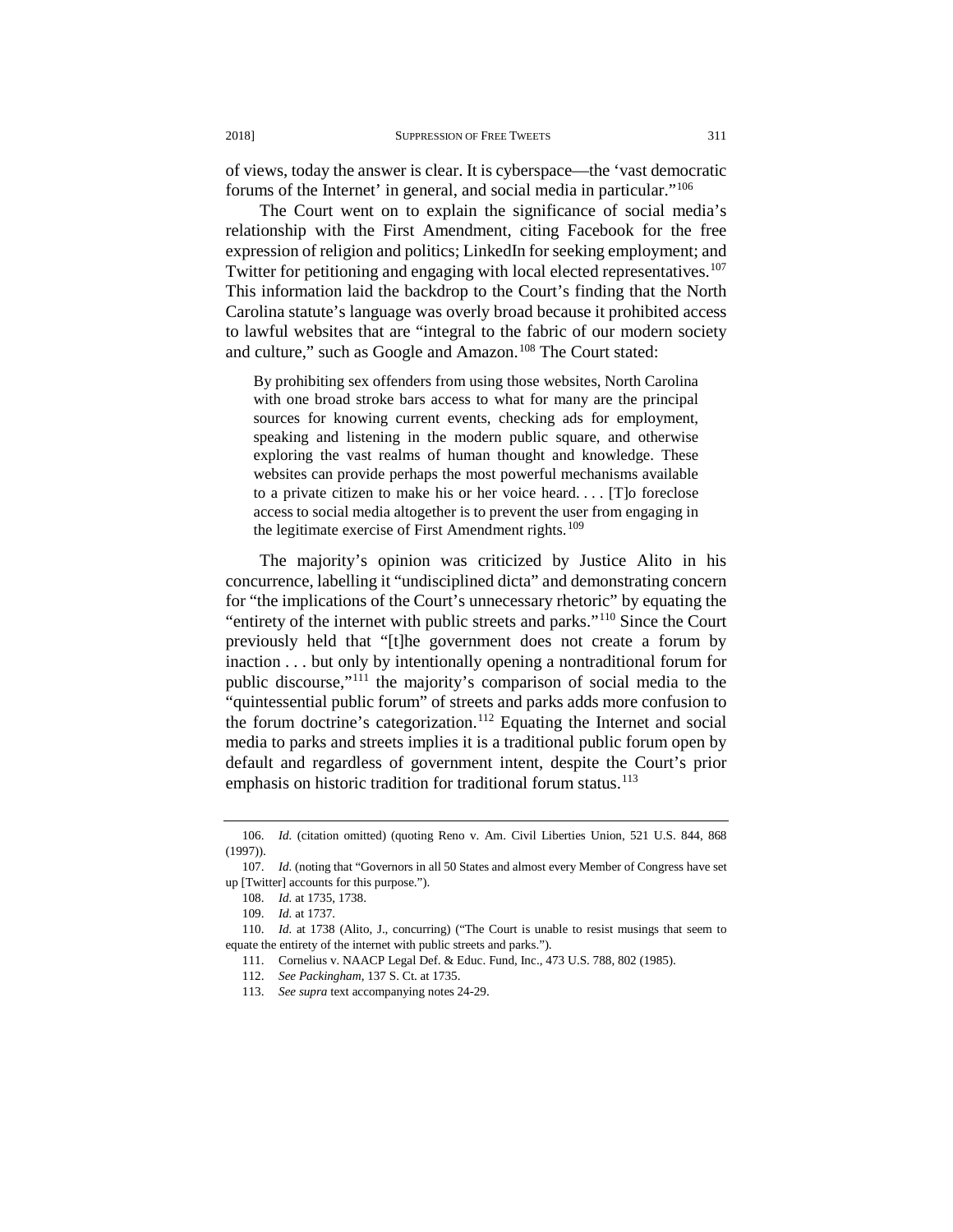# *B. The Davison Cases*

Prior to the Court's decision in *Packingham*, a Loudoun County resident filed suit against two public officials, the Commonwealth Attorney and the Chair of the County's Board of Supervisors, for deleting his comments and blocking him off their respective Facebook pages.<sup>114</sup> The case against the Commonwealth Attorney, *Davison v. Plowman*, [115](#page-15-1) was decided by a Virginia district court nearly four months prior to the *Packingham* decision. There, the court found the official's Facebook page to be a limited public forum because the Loudoun County Social Media Comments Policy served the restricted purpose of "present[ing] matters of public interest in Loudoun County."[116](#page-15-2) It was thereby permitted the reasonable, viewpoint-neutral regulation of speech that falls outside the forum's purpose. $117$ 

The Commonwealth Attorney posted a link to an article he had written concerning special prosecutors to his official Commonwealth Attorney Facebook, whereby Davison "responded by posting a lengthy comment that did not further any dialogue" regarding the article's topic.<sup>118</sup> Rather, Davison claims that his comment was "political speech aimed at informing the public of [the official's] actions and to eventually have [him] voted out of office."<sup>[119](#page-15-5)</sup> The court found this sufficient to fall outside the scope of the limited forum and held that the comment's removal "was both viewpoint neutral and reasonably related to the purpose of the forum." $120$ 

Four months later, the same court decided *Davison v. Loudoun County Board of Supervisors*. [121](#page-15-7) There, the Chair of Loudoun County Board of Supervisors created a Facebook outside of the County's official channels so she would not be constrained to the County's social media policies, but titled the page as "Chair Phyllis J. Randall."[122](#page-15-8) Randall made a post on her page concerning a discussion panel she attended, whereby Davison responded with a comment alleging "corruption on the part of

<span id="page-15-2"></span><span id="page-15-1"></span><span id="page-15-0"></span><sup>114.</sup> *See* Davison v. Plowman, 247 F. Supp. 3d 767 (E.D. Va. 2017), *aff'd,* No. 17-1771, 2018 WL 1376887 (4th Cir. Mar. 19, 2018); Davison v. Loudoun Cty. Bd. of Supervisors, 267 F. Supp. 3d 702 (E.D. Va. 2017), *appeal docketed,* No. 17-2003 (4th Cir. Aug. 29, 2017).

<sup>115. 247</sup> F. Supp. 3d. 767 (E.D. Va. 2017).

<sup>116.</sup> *Id.* at 777.

<sup>117.</sup> *Id*. at 776.

<sup>118.</sup> *Id.* at 777.

<sup>119.</sup> *Id.*

<sup>120.</sup> *Id.* 

<span id="page-15-8"></span><span id="page-15-7"></span><span id="page-15-6"></span><span id="page-15-5"></span><span id="page-15-4"></span><span id="page-15-3"></span><sup>121. 267</sup> F. Supp. 3d 702 (E.D. Va. 2017), *appeal docketed,* No. 17-2003 (4th Cir. Aug. 29, 2017).

<sup>122.</sup> *Id.* at 707.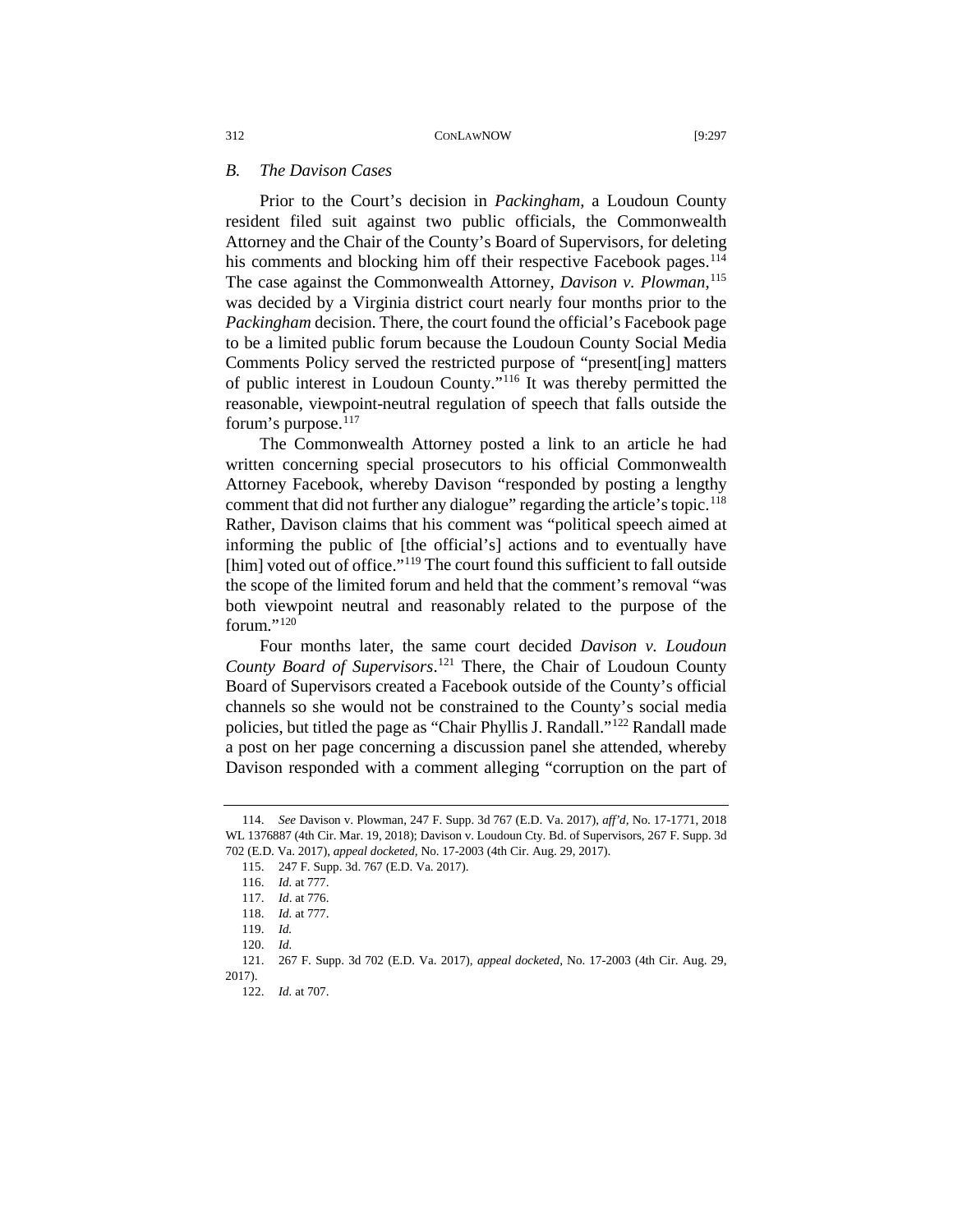Loudoun County's School Board."[123](#page-16-0) Randall subsequently deleted the post, including Davison's comment, and banned Davison from her Facebook page for twelve hours.[124](#page-16-1) Citing *Packingham* and noting that Randall's posts requested open discussion on her page, the court concluded that Randall had opened a public forum and engaged in viewpoint discrimination by banning Davison from her Facebook page.[125](#page-16-2) "By prohibiting Plaintiff from participating in her online forum because she took offense at his claim . . . Defendant committed a cardinal sin under the First Amendment."<sup>[126](#page-16-3)</sup>

While both *Davison* cases involved the exclusion of a speaker based on his content, *Davison I*[127](#page-16-4) is distinguishable because the Commonwealth Attorney was protected by the County's social media policy, which placed reasonable restrictions on speech that did not relate to the limited purpose of the forum.<sup>[128](#page-16-5)</sup> While the Chair official in *Davison II*<sup>[129](#page-16-6)</sup> "purposely created her Facebook page outside the County's official channels so as to not be constrained by the [County's] policies,"[130](#page-16-7) the court nonetheless found the official to be acting under "color of law" and her ban to be viewpoint discriminative.<sup>[131](#page-16-8)</sup> Thus, whether the public official has a social media policy is significant in finding the exclusion to be constitutional, so long as it is reasonable.<sup>132</sup>

#### *C. Being Blocked or Banned on Twitter*

Unlike a Facebook "page", where banning someone does not prevent them from viewing the content posted by the page,  $^{133}$  being "blocked" on Twitter prevents the user from viewing the posts made by the Twitter

<span id="page-16-0"></span><sup>123.</sup> *Id.* at 711.

<span id="page-16-2"></span><span id="page-16-1"></span><sup>124.</sup> *Id.*

<sup>125.</sup> *Id.* at 716-17.

<sup>126.</sup> *Id.* at 717-18.

<sup>127.</sup> *Plowman*, 247 F. Supp. 3d 767.

<sup>128.</sup> *Id.* at 777.

<sup>129.</sup> *Loudoun Cty. Bd. of Supervisors*, 267 F.Supp.3d 702.

<sup>130.</sup> *Id.* at 707.

<span id="page-16-8"></span><span id="page-16-7"></span><span id="page-16-6"></span><span id="page-16-5"></span><span id="page-16-4"></span><span id="page-16-3"></span><sup>131.</sup> *Id.* at 717 ("Indeed, the suppression of critical commentary regarding elected officials is the quintessential form of viewpoint discrimination against which the First Amendment guards.").

<span id="page-16-9"></span><sup>132.</sup> *See* Liverman v. City of Petersburg, 844 F.3d 400, 411-12 (4th Cir. 2016) (finding unconstitutional a police department's social media policy prohibiting any negative comments "of great public concern").

<span id="page-16-10"></span><sup>133.</sup> *Banning and Moderation*, FACEBOOK HELP CENTER, https://www.facebook.com/help/ 248844142141117/?helpref=hc\_fnav (last visited Dec. 18, 2017).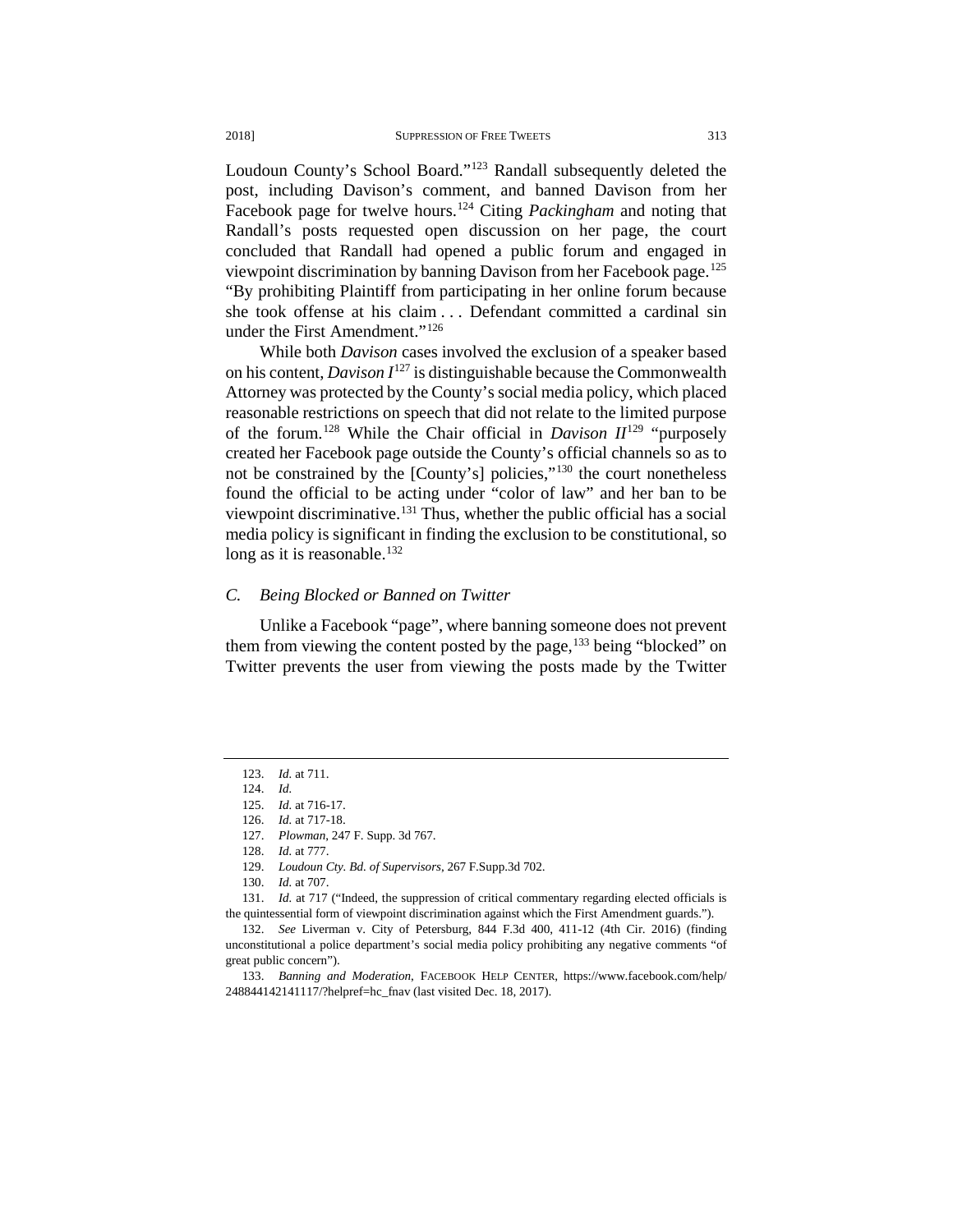account entirely.[134](#page-17-0) However, the user is only prevented from viewing the Twitter account when he or she is logged in on the account blocked.<sup>[135](#page-17-1)</sup> If the user logs out, or logs in to a third party account, the user may still be able to view the Twitter account he or she was previously blocked from.<sup>[136](#page-17-2)</sup> The same is likely to be true for Facebook or any other social networking site.

If users are still able to access a public official's social media from different accounts, is there really a deprivation of free speech when they are blocked from one? This is where *Packingham* seems to have altered the realm of First Amendment analysis to social media. Prior to *Packingham*, the social media policy in *Davison I* protected the official's removal of plaintiff's comment, but it did not permit the outright ban of plaintiff from the official's Facebook page.<sup>[137](#page-17-3)</sup> The court distinguished prior cases prohibiting a "blanket ban" from recurring public meetings, which involved "entirely forecloses a means of communication" and a failure to "leave adequate alternative channels of communication,["138](#page-17-4) to plaintiff's ban from the defendant's page because he "could and did avail himself of Facebook and other social media platforms to reach his audience."[139](#page-17-5) The court was referring to plaintiff's act of purchasing Facebook ads, posting on his personal account, and creating new Facebook and Twitter accounts to voice his message,  $140$  finding these measures "adequate alternative measures of communication," despite his inability to comment directly on the defendant's page.<sup>[141](#page-17-7)</sup> The court found that "any First Amendment right Plaintiff might have had to continue posting comments on Defendant's Facebook page" was protected by the official's qualified immunity.<sup>[142](#page-17-8)</sup>

<span id="page-17-0"></span><sup>134.</sup> *How to block accounts on Twitter*, TWITTER HELP CENTER, https://help.twitter.com/en/using-twitter/blocking-and-unblocking-accounts (last visited Dec. 18, 2017).

<sup>135.</sup> *Id.*

<sup>136.</sup> *Id.*

<span id="page-17-3"></span><span id="page-17-2"></span><span id="page-17-1"></span><sup>137.</sup> *See* Davison v. Plowman, 247 F. Supp. 3d 767, 779-80 (E.D. Va. 2017), *aff'd,* No. 17- 1771, 2018 WL 1376887 (4th Cir. Mar. 19, 2018).

<span id="page-17-4"></span><sup>138.</sup> *Id.* at 779 (citing Barna v. Bd. of Sch. Directors of the Panther Valley Sch. Dist*.*, 143 F. Supp. 3d 205 (M.D. Pa. 2015), *aff'd in part, vacated in part, remanded sub nom.* Barna v. Bd. of Sch. Directors of Panther Valley Sch. Dist., 877 F.3d 136 (3d Cir. 2017)).

<sup>139.</sup> *Id.*

<sup>140.</sup> *Id.* at 775.

<span id="page-17-8"></span><span id="page-17-7"></span><span id="page-17-6"></span><span id="page-17-5"></span><sup>141.</sup> *Id.* at 779 ("Plaintiff adduced little evidence at trial tending to show that those alternative channels of communication were inadequate as compared to commenting directly on Defendant's Facebook page.").

<sup>142.</sup> *Id.* at 780.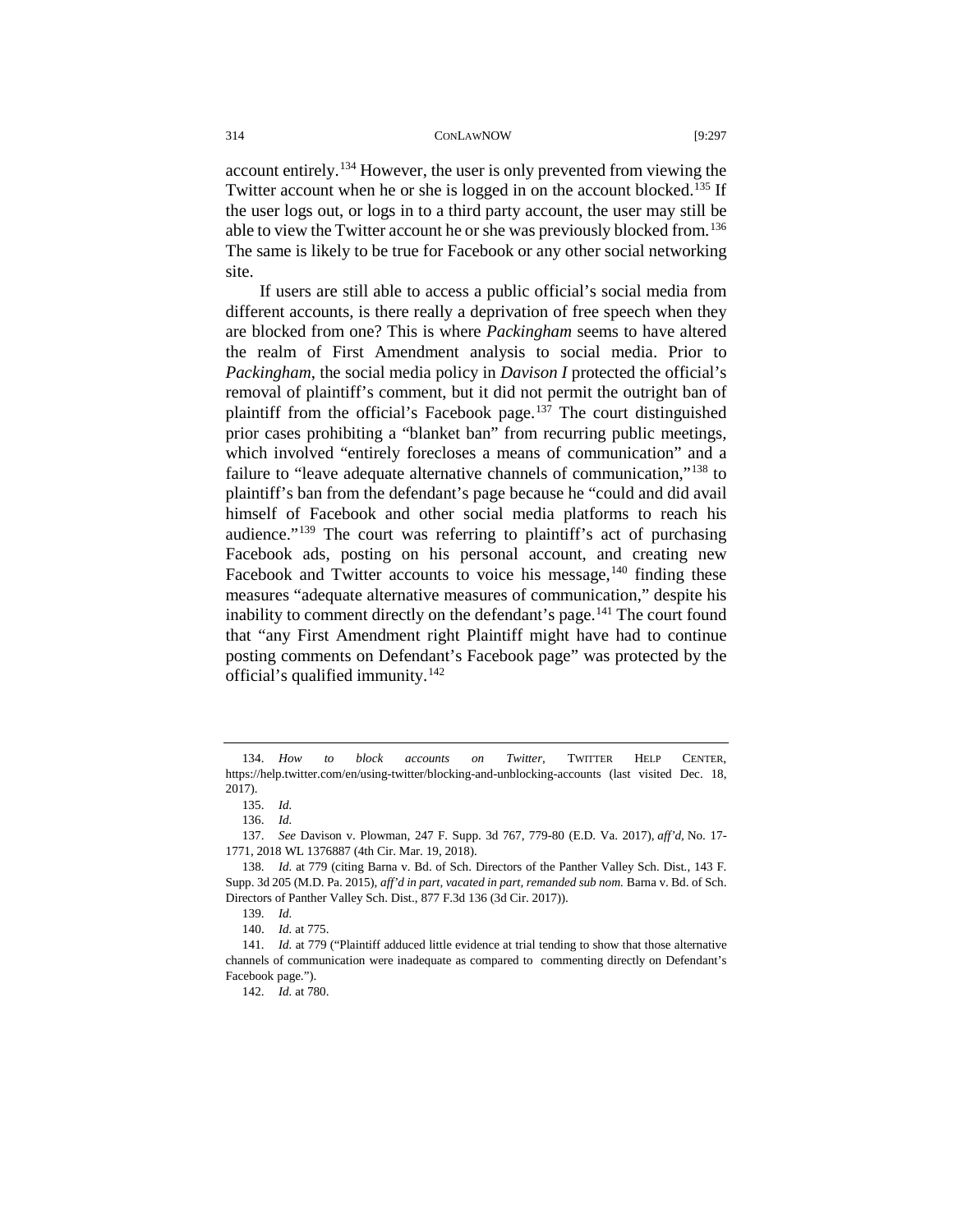The post-*Packingham* decision in *Davison II* demonstrated a heightened interest in protecting the communication of plaintiff's online speech. Acknowledging that the twelve-hour ban from the defendant's Facebook page was "fairly minor" and that plaintiff's speech was not "suppressed in any meaningful sense," the court nonetheless explained that "the government violates the First Amendment by disfavoring 'offensive' speech in ways far milder than outright suppression.["143](#page-18-0) Despite the similarity in the content of the message conveyed by the plaintiff in both cases,  $144$  the court in *Davison II* was quick to find viewpoint discrimination in plaintiff's exclusion from official's Facebook page.[145](#page-18-2) A big factor in this conclusion is the absence of any social media policy guiding the official's exclusion, as there was in *Davison I*. [146](#page-18-3)

# V. APPLICATION OF THE FIRST AMENDMENT TO THE PRESIDENT'S SOCIAL MEDIA

It was not long after the decision in *Packingham* was rendered that a lawsuit was filed against President Donald Trump for the alleged blocking of users from his Twitter account, @realDonaldTrump.[147](#page-18-4) The plaintiffs contend that the President blocked them "because of opinions they expressed in replies to the President's tweets," which consequentially prevented them from viewing, replying, and joining the public discussion associated with the President's posts.<sup>[148](#page-18-5)</sup> Requesting declaratory and injunctive relief, the Complaint alleges that the President deprived not only the plaintiffs' right to engage in the President's Twitter discussions, but also deprived other Twitter users from reading the speech of those blocked.[149](#page-18-6)

<span id="page-18-0"></span><sup>143.</sup> Davison v. Loudoun Cty. Bd. of Supervisors, 267 F. Supp. 3d 702, 718 (E.D. Va. 2017) (citation omitted).

<span id="page-18-1"></span><sup>144.</sup> In *Davison I*, the comment related to alleged perjury on part of a Loudoun County school official and asks "[w]hy wouldn't you at least assign a special prosecutor in this case?" *Plowman*, 247 F. Supp. 3d at 773. The court disregarded the comment's reference to special prosecutors, labelling it "mere window dressing" to address his "frustration that Defendant refused to pursue Plaintiff's claims of perjury." *Id.* at 777. In *Davison II*, neither party knew the exact comment's content, but the defendant recalled it "included allegations of corruption on the part of Loudoun County's School Board." *See Loudoun Cty. Bd. of Supervisors*, 267 F. Supp. 3d at 711.

<sup>145.</sup> *Loudoun Cty. Bd. of Supervisors*, 267 F. Supp. 3d at 718.

<span id="page-18-4"></span><span id="page-18-3"></span><span id="page-18-2"></span><sup>146.</sup> *Id.* ("Neutral, comprehensive social media policies like that maintained by Loudoun County . . . may provide vital guidance for public officials and commenters alike . . .").

<sup>147.</sup> *See* Complaint for Declaratory and Injunctive Relief, *supra* not[e 4,](#page-0-6) at 2.

<sup>148.</sup> *Id.* at 2-3.

<span id="page-18-6"></span><span id="page-18-5"></span><sup>149.</sup> *Id.* at 3; *see* City of San Diego, Cal. v. Roe, 543 U.S. 77, 82 (2004) ("The interest at stake is as much the public's interest in receiving informed opinion as it is the [person's] own right to disseminate it.").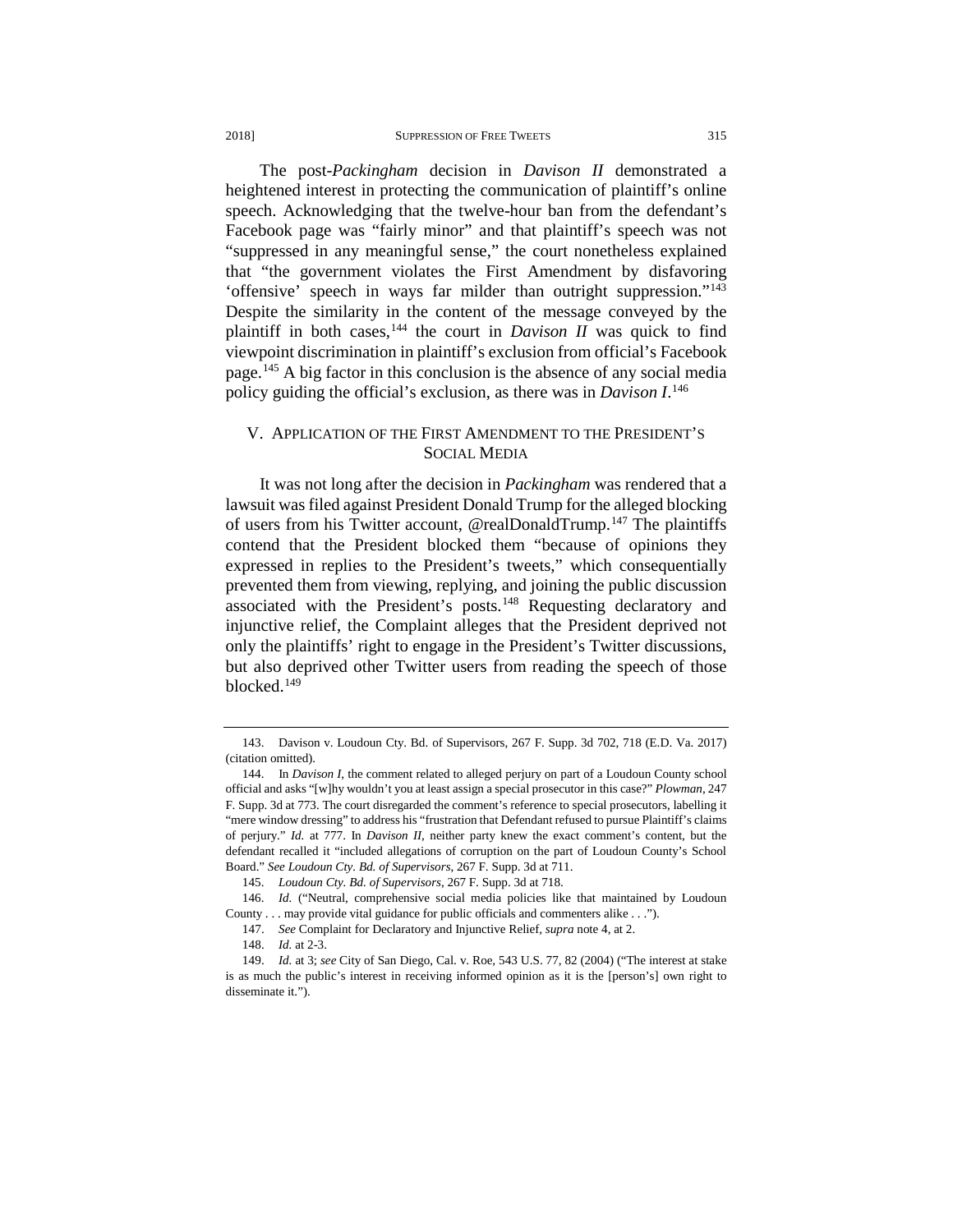Silencing opposing speakers by restricting access to a forum they have a constitutional right to be in would undoubtedly chill speech, as users would risk losing access to the President's Twitter by voicing their objections to his position on a matter of public concern. First Amendment protection is afforded to both speaker and the listener, who each enjoy a privileged right to participate in discussion of the President and his qualifications for future elections.<sup>[150](#page-19-0)</sup> The Supreme Court has made clear "it is inherent in the nature of the political process that voters must be free to obtain information from diverse sources in order to determine how to cast their votes."[151](#page-19-1) However, finding a constitutional violation requires the determination of whether the President has created a public forum through his social media account.

#### *A. The President's Twitter: @realDonaldTrump*

The Twitter account, @realDonaldTrump, is commonly used by the President and his Administration<sup>[152](#page-19-2)</sup> to announce government policy, share his anticipated actions on important public and political issues, and to voice his opinion on matters relating to both his official and personal capacities.[153](#page-19-3) The account has over 44.9 million followers that engage in the discussion of the President's posts (called "tweets") by replying (or "retweeting") to his original response and making their opinions viewable to other Twitter users.<sup>[154](#page-19-4)</sup> On its face, the @realDonaldTrump account seems to be maintained by the President in his official capacity, identifying himself as the "45th President of the United States of

<span id="page-19-0"></span><sup>150.</sup> *See* Buckley v. Valeo, 424 U.S. 1, 13 (1976) ("Discussion of public issues and debate on the qualifications of candidates are integral to the operation of the system of government established by our Constitution."); Citizens United v. Fed. Election Comm'n, 558 U.S. 310, 341 (2010) ("The First Amendment protects speech and speaker, and the ideas that flow from each.").

<sup>151.</sup> *Citizens United*, 558 U.S. at 341.

<span id="page-19-2"></span><span id="page-19-1"></span><sup>152.</sup> Dan Scavino, the White House Director of Social Media, is known to occasionally tweet for the President from his @realDonaldTrump account. *See* Eliana Johnson, *Dan Scavino is the other @realDonaldTrump*, POLITICO (June 10, 2017, 7:22 AM), https://www.politico.com/ story/2017/06/10/dan-scavino-trump-social-media-profile-239381 [https://perma.cc/G49B-U6RV].

<span id="page-19-3"></span><sup>153.</sup> *See generally* Amanda Wills & Alysha Love, *All the President's tweets*, CNN POLITICS (last updated April 8, 2018, 9:12 AM), http://www.cnn.com/interactive/2017/politics/trump-tweets/ [https://perma.cc/UAY9-E7TH].

<span id="page-19-4"></span><sup>154.</sup> *See* Donald J. Trump (@realDonaldTrump), TWITTER, https://twitter.com/ realDonaldTrump (last visited Dec. 19, 2017). Since his election, the President has tweeted over 2,461 times, posting an average of six to seven times a day; Jessica Estepa, *Trump has tweeted 2,461 times since the election. Here's a breakdown of his Twitter use*, USA TODAY: ON POLITICS NEWSLETTER, (last updated Nov. 8, 2017, 12:26 PM) https://www.usatoday.com/ story/news/politics/onpolitics/2017/11/07/trump-has-tweeted-2-461-times-since-election-heresbreakdown-his-twitter-use/822312001/ [https://perma.cc/TE5D-AFWU].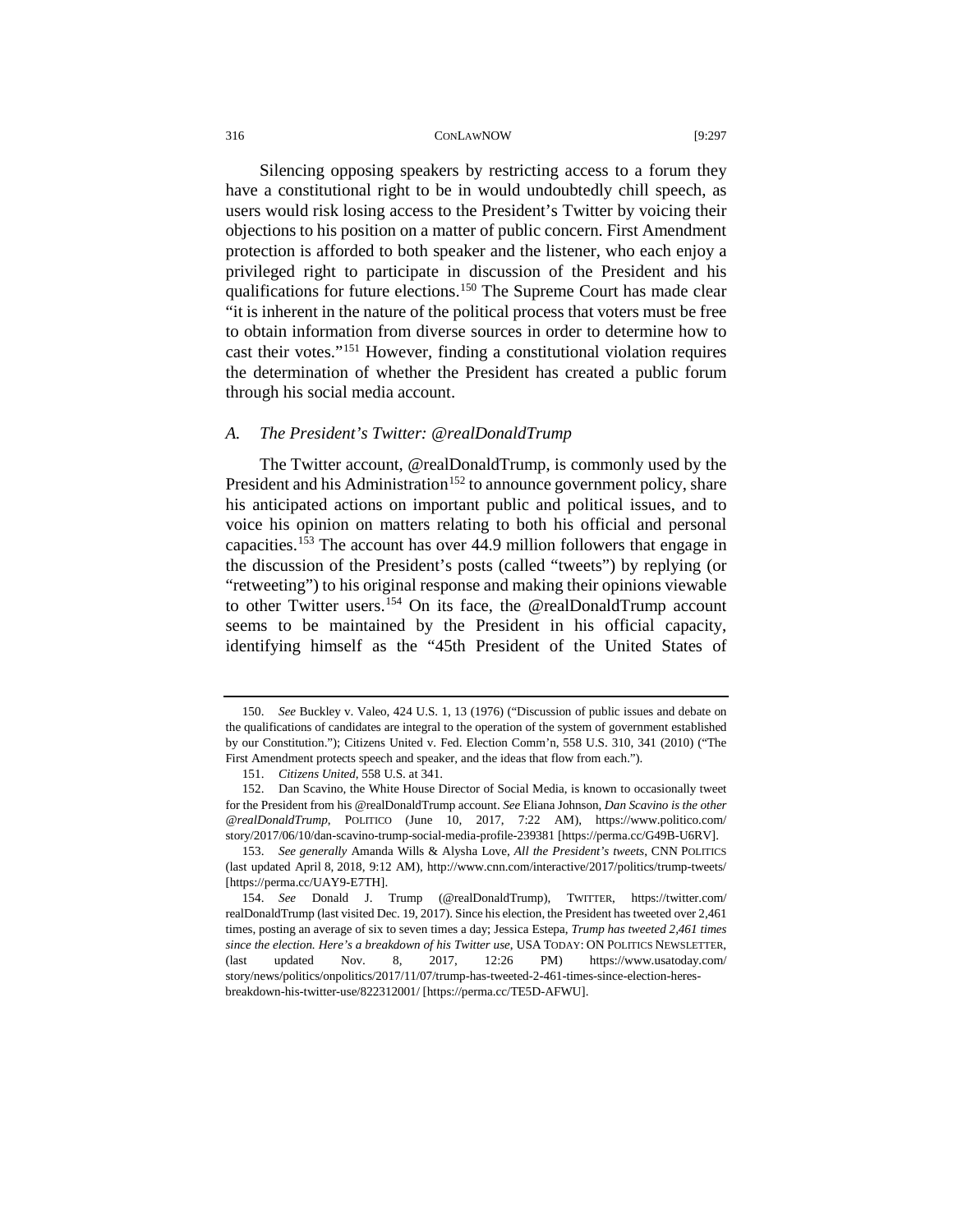America" beneath his name.<sup>[155](#page-20-0)</sup> The President's tweets from the @realDonaldTrump account have even been deemed "official statements" of the President of the United States by former White House Press Secretary Sean Spicer,<sup>[156](#page-20-1)</sup> the Department of Justice,<sup>[157](#page-20-2)</sup> the Ninth Circuit,<sup>[158](#page-20-3)</sup> and President Trump himself.<sup>[159](#page-20-4)</sup>

A separate account designated for the President of the United States, @POTUS, was created and used by President Barack Obama back in 2015.[160](#page-20-5) While President Trump is featured on the page, he appears to only use the account to retweet posts made by @realDonaldTrump and other accounts associated with his Administration.<sup>[161](#page-20-6)</sup> In a section beneath the name "President Trump" on the @POTUS account, there is a link to the @realDonaldTrump account, as well as a link to the official White House Privacy Policy.<sup>[162](#page-20-7)</sup> The Policy has a section beneath the heading "Third-Party Websites" stating, "The White House maintains official pages or accounts on third-party websites in order to better engage with the American public."[163](#page-20-8) While the Policy does not state which accounts

<sup>155.</sup> Donald J. Trump (@realDonaldTrump), *supra* note 154.

<span id="page-20-1"></span><span id="page-20-0"></span><sup>156.</sup> Elizabeth Landers, *White House: Trump's tweets are 'official statements'*, CNN POLITICS, (last updated June 6, 2017, 4:37 PM), http://www.cnn.com/2017/06/06/politics/trump-tweets-officialstatements/index.html [https://perma.cc/URZ6-CE72].

<span id="page-20-2"></span><sup>157.</sup> Defendant's Supplemental Submission and Further Response to Plaintiffs' Post-Briefing Notices at 4, James Madison Project v. DOJ, No. 1:17-cv-144-APM (D.D.C. Nov. 13, 2017), https://assets.documentcloud.org/documents/4200037/Trump-Twitter-20171113.pdf.

<span id="page-20-3"></span><sup>158.</sup> Hawaii v. Trump, 859 F.3d 741, 773 n.14 (9th Cir. 2017) *cert. granted sub nom.* Trump v. Int'l Refugee Assistance Project, 137 S. Ct. 2080 (2017), and *cert. granted, judgment vacated,* 138 S. Ct. 377 (2017), and *vacated,* 874 F.3d 1112 (9th Cir. 2017)(citing President Trump's tweet to support invalidating the President's executive order prohibiting nationals from six designated countries from entering the United States).

<span id="page-20-4"></span><sup>159.</sup> *See* Donald J. Trump (@realDonaldTrump), TWITTER (July 1, 2017, 3:41 PM), https://twitter.com/realDonaldTrump/status/881281755017355264 (referring to his use of social media as "MODERN DAY PRESIDENTIAL").

<span id="page-20-5"></span><sup>160.</sup> Roberta Rampton, *Obama gets his own account on Twitter: 'It's Barack. Really!'*, REUTERS (May 18, 2015 12:35 PM), https://www.reuters.com/article/usa-obama-twitter/obama-getshis-own-account-on-twitter-its-barack-really-idUSL1N0Y915O20150518 [https://perma.cc/T5YK-KFCJ].

<span id="page-20-6"></span><sup>161.</sup> *See* President Trump (@POTUS), TWITTER, https://twitter.com/POTUS (last visited Dec. 19, 2017).

<sup>162.</sup> *Id.*

<span id="page-20-8"></span><span id="page-20-7"></span><sup>163.</sup> Privacy Policy, WHITEHOUSE.GOV, https://www.whitehouse.gov/privacy-policy/ (last updated Dec. 13, 2017) (changed to lowercase). It also states that the "White House archives some information that users submit or publish when engaging with the White House through official White House pages or accounts on third-party websites (e.g., by sending a message, posting a comment, 'following,' 'friending,' or taking similar actions)." *Id.*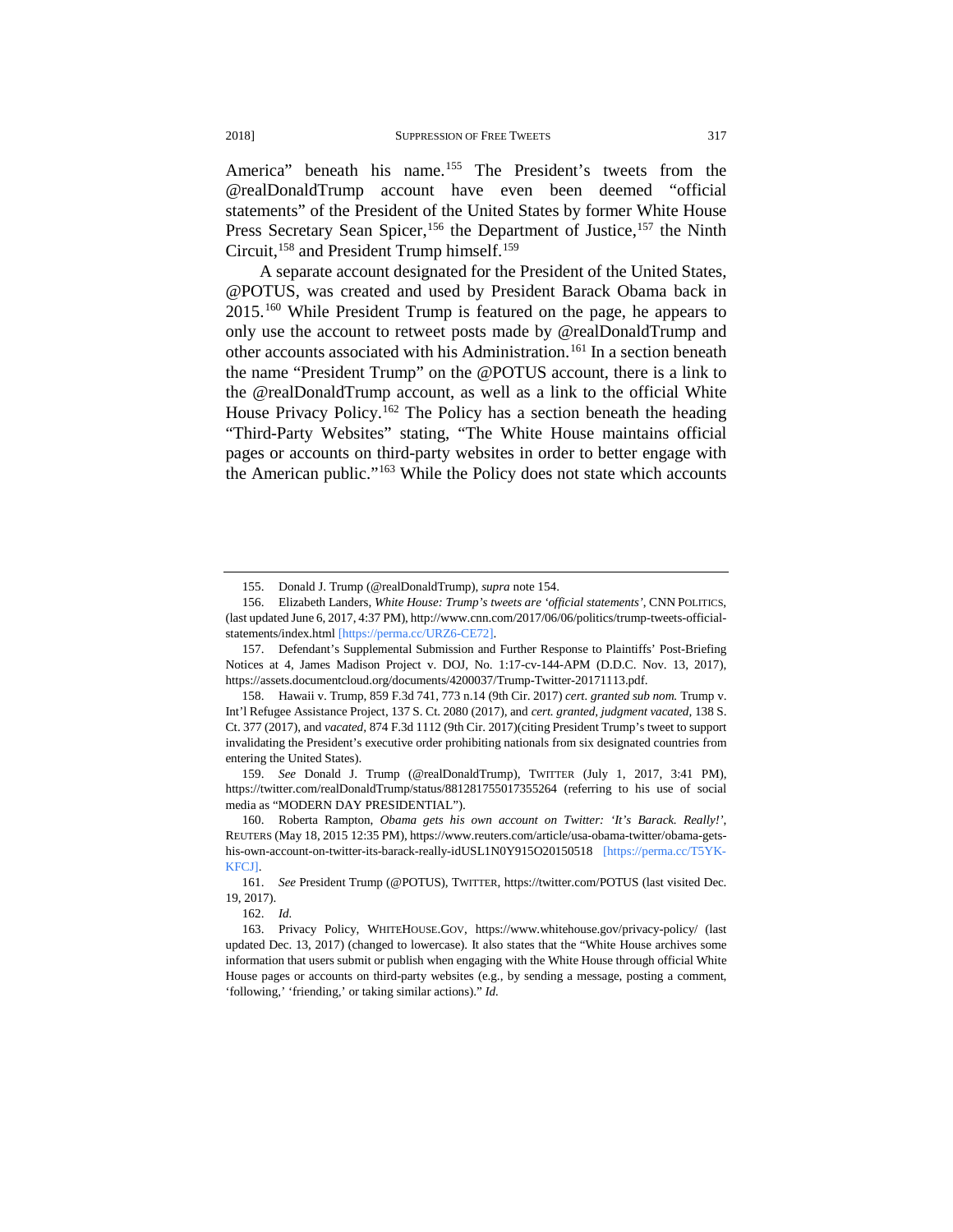are the "official White House accounts," it may be presumed that they are those accounts that link to the Privacy Policy on the main page.<sup>[164](#page-21-0)</sup>

# *B. Public Forum or Personal Account?*

The Privacy Policy's statement that these accounts are used to "better engage with the American public" would satisfy the government intent requirement to open a public forum on those accounts linking to the Policy, but does not indicate any limitations on speech as the policy in *Davison I* did.[165](#page-21-1) Nevertheless, is the absence of the Policy from the President's @realDonaldTrump account an indication that he did not intend to open a public forum? After all, @realDonaldTrump was created long before Donald Trump was elected President,<sup>[166](#page-21-2)</sup> and the Supreme Court has held that the First Amendment protects a public employee's right to speak as a citizen on matters of public concern.[167](#page-21-3) While the President's own First Amendment rights are still afforded protection, an exception exists for public officials who "make statements pursuant to their official duties."[168](#page-21-4) However, the Court has clarified that the proper inquiry is "whether the speech at issue is itself ordinarily within the scope of an employee's duties, not whether it merely concerns those duties."<sup>[169](#page-21-5)</sup>

Even assuming the account is Donald Trump's personal Twitter, the President's status as the highest-ranked public official should require an affirmative showing of such to ensure his account is not viewed as a public forum welcoming open discussion.<sup>[170](#page-21-6)</sup> Moreover, the Supreme Court has

<span id="page-21-0"></span><sup>164.</sup> *See e.g.*, President Donald Trump (@POTUS), *supra* note 161; The White House (@WhiteHouse), TWITTER, https://twitter.com/WhiteHouse (last visited Dec. 19, 2017); Vice President Mike Pence (@VP), TWITTER, https://twitter.com/VP (last visited Dec. 19, 2017). Vice President Mike Pence also seems to have a second Twitter account that does not feature the Privacy Policy. Mike Pence (@mike\_pence), TWITTER, https://twitter.com/mike\_pence (last visited Dec. 19, 2017).

<span id="page-21-1"></span><sup>165.</sup> The social media policy in *Plowman* reserved the right to "delete submissions that violated the enumerated rules," namely, comments that were "clearly off topic." Davison v. Plowman, 247 F. Supp. 3d 767, 772 (E.D. Va. 2017) (internal quotations omitted).

<sup>166.</sup> Donald J. Trump, *supra* note 154 (indicating the account was created in March 2009).

<span id="page-21-3"></span><span id="page-21-2"></span><sup>167.</sup> *See* Garcetti v. Ceballos, 547 U.S. 410, 417 (2006) ("[P]ublic employees do not surrender all their First Amendment rights by reason of their employment."). A public official has been regarded as a public employee whose position would "invite public scrutiny and discussion of the person holding it." Rosenblatt v. Baer, 383 U.S. 75, 86 n.13 (1966).

<sup>168.</sup> *Id.* at 421.

<span id="page-21-5"></span><span id="page-21-4"></span><sup>169.</sup> Lane v. Franks, 134 S. Ct. 2369, 2379 (2014); *see Garcetti*, 547 U.S. at 423 ("Employees who make public statements outside the course of performing their official duties retain some possibility of First Amendment protection because that is the kind of activity engaged in by citizens who do not work for the government").

<span id="page-21-6"></span><sup>170.</sup> As Professor Norton observed, "certain positions trigger such high public expectations that those employees could never escape their governmental role to speak purely as private citizens even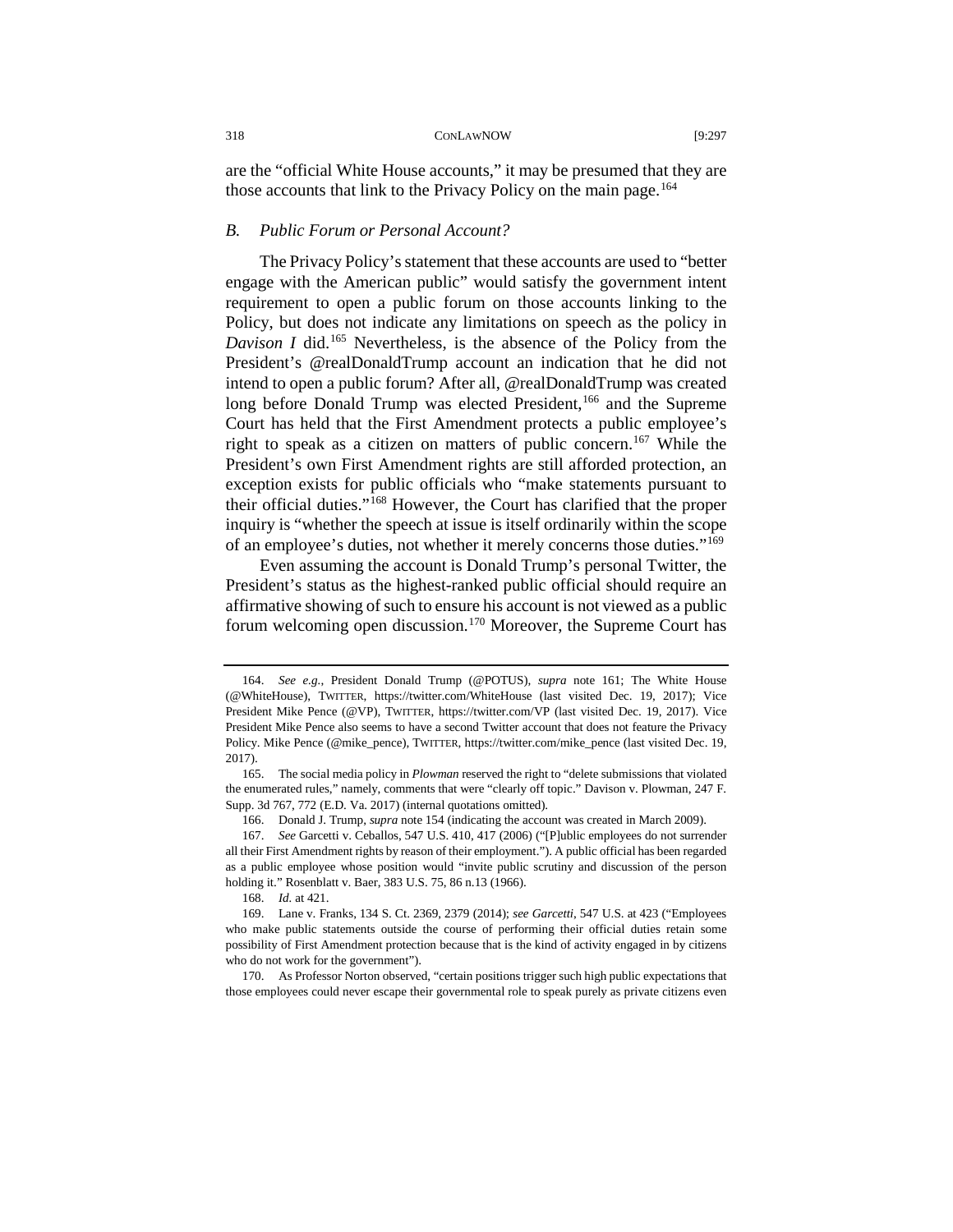demonstrated a strong interest in protecting the public's right to criticize public officials.[171](#page-22-0) The Court in *Rosenblatt v. Baer* stated:

There is, first, a strong interest in debate on public issues, and, second, a strong interest in debate about those persons who are in a position significantly to influence the resolution of those issues. Criticism of government is at the very center of the constitutionally protected area of free discussion. Criticism of those responsible for government operations must be free, lest criticism of government itself be penalized.[172](#page-22-1)

Because the President holds a title of political and public importance, the public should be free to not only criticize him, but also observe his engagement with the general public in order to determine his qualifications as an elected official.<sup>[173](#page-22-2)</sup> By blocking users for their criticism of his official conduct, the President not only engages in viewpoint discrimination, but also censorship of constitutionally-protected political speech.<sup>[174](#page-22-3)</sup> Any individual interest the President had is substantially outweighed by the selective suppression of speech from the public discussion he engages in on his publicly-accessible online forum.[175](#page-22-4) Therefore, public forum status should be assigned to the President's Twitter, @realDonaldTrump.<sup>[176](#page-22-5)</sup> To hold otherwise would

when off the job." *See* Helen Norton, *Constraining Public Employee Speech: Government's Control of its Worker's Speech to Protect its Own Expression*, 59 DUKE L.J. 1, 50 (2009); *id.* at 59-60 (explaining how a contextual approach would consider the nature of the speaker's occupation in assessing whether the public employee is speaking as a citizen or on behalf of his or her employer).

<span id="page-22-1"></span><span id="page-22-0"></span><sup>171.</sup> *See* N.Y. Times Co. v. Sullivan, 376 U.S. 254, 299 (1964) (Goldberg, J., concurring) ("In a democratic society, one who assumes to act for the citizens in an executive, legislative, or judicial capacity must expect that his official acts will be commented upon and criticized.").

<sup>172.</sup> Rosenblatt v. Baer, 383 U.S. 75, 85 (1966).

<span id="page-22-2"></span><sup>173.</sup> *Id.* at 86 ("Where a position in government has such apparent importance that the public has an independent interest in the qualifications and performance of the person who holds it, beyond the general public interest in the qualifications and performance of all government employees, both elements we identified in [*Sullivan*] are present.").

<span id="page-22-3"></span><sup>174.</sup> *See Sullivan*, 376 U.S. at 297 (Black, J., concurring) ("For a representative democracy ceases to exist the moment that the public functionaries are by any means absolved from their responsibility to their constituents; and this happens whenever the constituent can be restrained in any manner from speaking, writing, or publishing his opinions upon any public measure, or upon the conduct of those who may advise or execute it." (citation omitted)).

<span id="page-22-4"></span><sup>175.</sup> *See* Citizens United v. Fed. Election Comm'n, 558 U.S. 310, 326-27 (2010) (explaining that First Amendment standards "must give the benefit of any doubt to protecting rather than stifling speech." (quoting Fed. Election Comm'n v. Wis. Right To Life, Inc., 551 U.S. 449, 469 (2007)).

<span id="page-22-5"></span><sup>176.</sup> *See* Packingham v. North Carolina, 137 S. Ct. 1730, 1736 (2017) ("[T]he Court must exercise extreme caution before suggesting that the First Amendment provides scant protection for access to vast networks in that medium.").